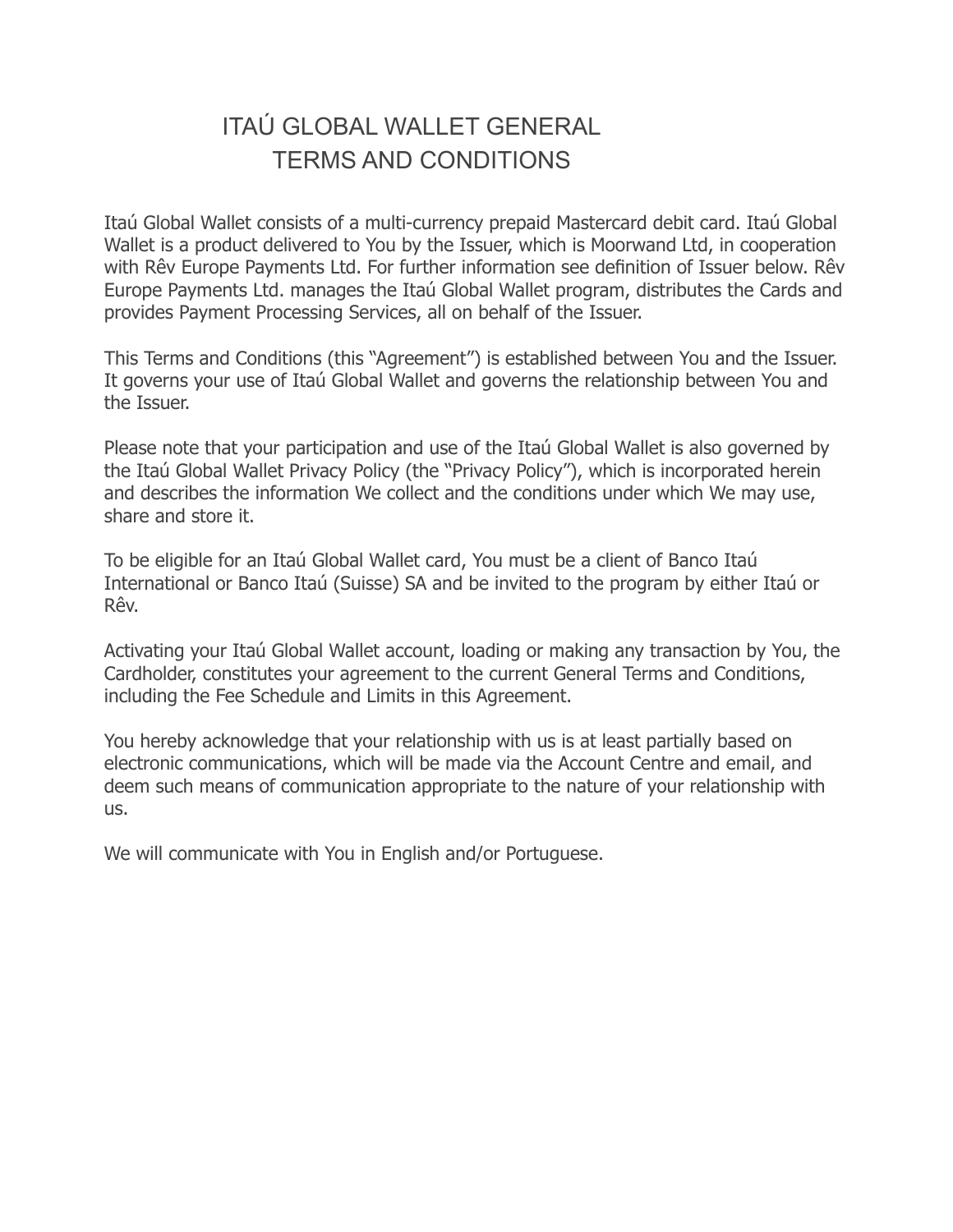# **1 DEFINITIONS**

**Account Centre** means the platform where You manage your funds and access all functions of the Itaú Global Wallet. You can access your Account Centre from the Mobile App, Website or Watch App. Among others, the Account Centre allows You to undertake transfers between Wallets, view transaction history, see your Virtual Card, access help and perform other functions related to the Global Wallet. The functionality of the Account Centre may differ depending whether access is made via the Mobile App, Website, or Watch App.

**Agreement** means this document, the Itaú Global Wallet General Terms and Conditions.

**Applicable Exchange Rate** means the Card referenced foreign exchange rate that includes a margin applicable to foreign currency transactions performed with your Itaú Global Wallet Account. The Applicable Exchange Rate varies depending on the type and time of the transaction and you may search it at the Account Centre. For some transactions, the Applicable Exchange Rate is determined at the time the transaction posts to the Account, which may be different from the time you made the transaction.

**Auto Wallet Transfer** means that if a Currency Wallet has insufficient funds, funds will be automatically transferred from another Currency Wallet(s) to allow the transaction to be completed. Auto Wallet transfers will be completed using the Applicable Exchange Rate.

**Available Balance** means the amount of money recorded by us as available for transactions using Cards. The Available Balance will be calculated by adding all loads or credits to your Itaú Global Wallet Account and subtracting all debits, cash withdrawals, fees, authorisations and disposals which may apply under this Agreement.

**Business Days** are defined as Monday through Friday excluding public holidays observed by Issuer.

**Card** means the Itaú Global Wallet Mastercard Prepaid Card issued to a Cardholder. The Card may be a physical card, a digital card or a Virtual Card.

**Cardholder** means the person to whom a Card Product is distributed and who holds an Activated Account.

**Credentials** means any, several or all of the following information: the PIN, username, Account Centre password, CVC2 Code, the Card's expiry date, the 16-digit Card number, security question, or biometric login.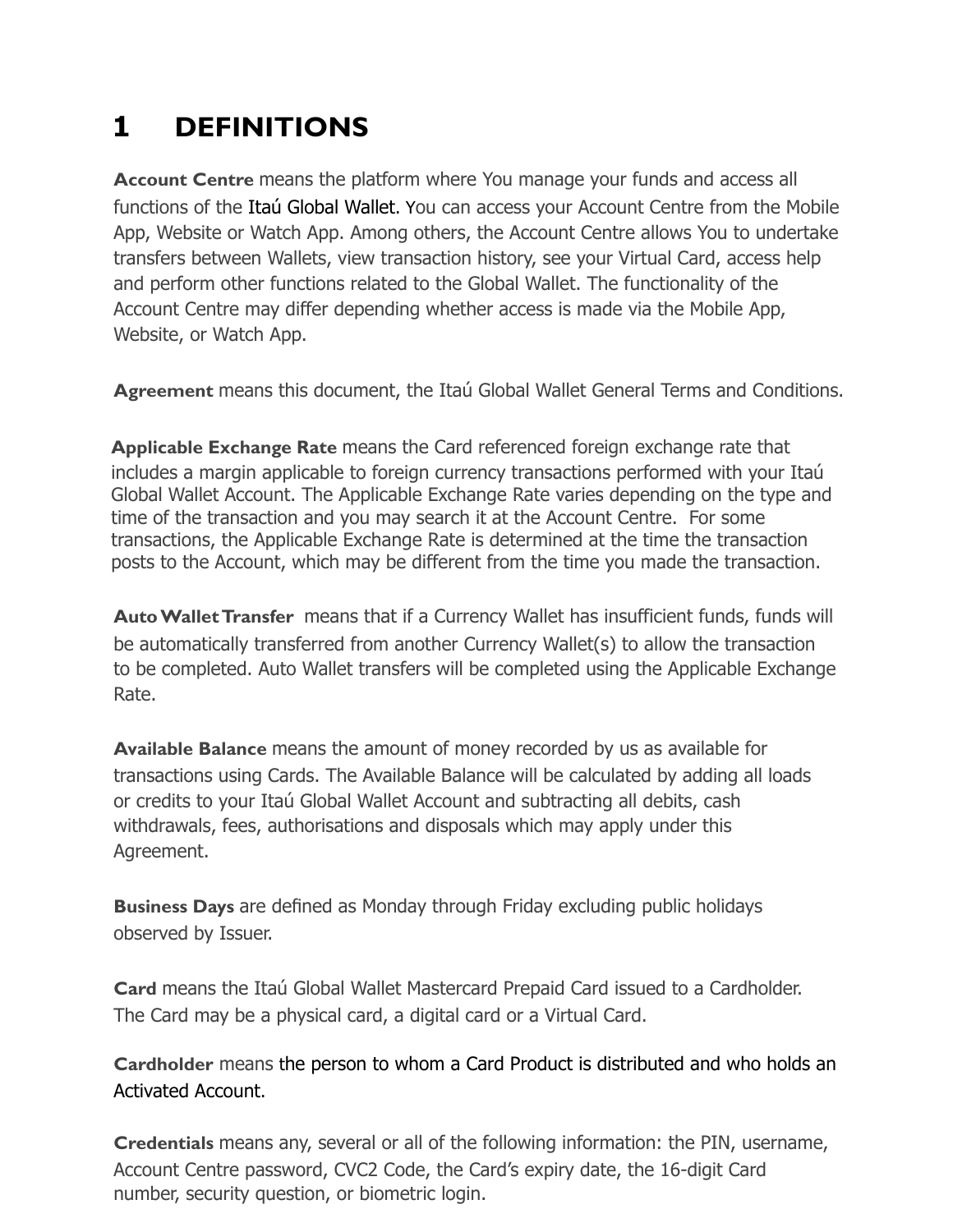**Currency Order** means the order of your Currency Wallets that will be utilised to process transactions or fees when You have more than one currency loaded within your Itaú Global Wallet Account.

**Currency Wallet** means the portion of your Itaú Global Wallet Account that holds each of the Wallet Currencies that may be made available from time to time.

**Customer Service** means the customer service of Itaú Global Wallet which can be contacted by e-mail to [support@itauglobalwallet.com](mailto:support@itauglobalwallet.com) or by phone/chat features in the Account Centre.

**CVC2 Code (Mastercard), or Card Security Code**, means a 3-digit card verification value code that represents a digital signature, which is required for online transactions. The value code is present on the reverse side of the Card.

**Digital Card** is an online hosted, digital virtual representation of your plastic card that enables you to make purchases with your device.

**European Consumer Protection** means the laws, regulations, directives and other legal instruments that have been implemented within the European Union (and transposed into National law where relevant) that relate to the protection of consumers of Member States, including but not limited to, Council Regulation (EC) No 44/2001, Directive 2007/64/EC, and the directives of the EC Consumer Law Compendium.

**Fee** means any fee payable by the Cardholder to us under the Agreement or as defined in the Fee Schedule and which may be amended from time to time.

**Home Currency** means the primary currency of your Itaú Global Wallet Account, the US Dollar.

**Issuer** means the issuer of Itaú Global Wallet which is currently Moorwand Ltd ("Moorwand"), whose registered office is Irongate House, 22-30 Dukes Place, London, EC3A 7LP, is registered in England and Wales under Company No. 08491211 and is an Authorised Electronic Money Institution regulated by the Financial Conduct Authority under Reference No. 9007.

**Limits** means the monetary limits that apply to the usage of the Itaú Global Wallet Account which (i) are identified in section 19 or (ii) are included in the Account Centre for certain features.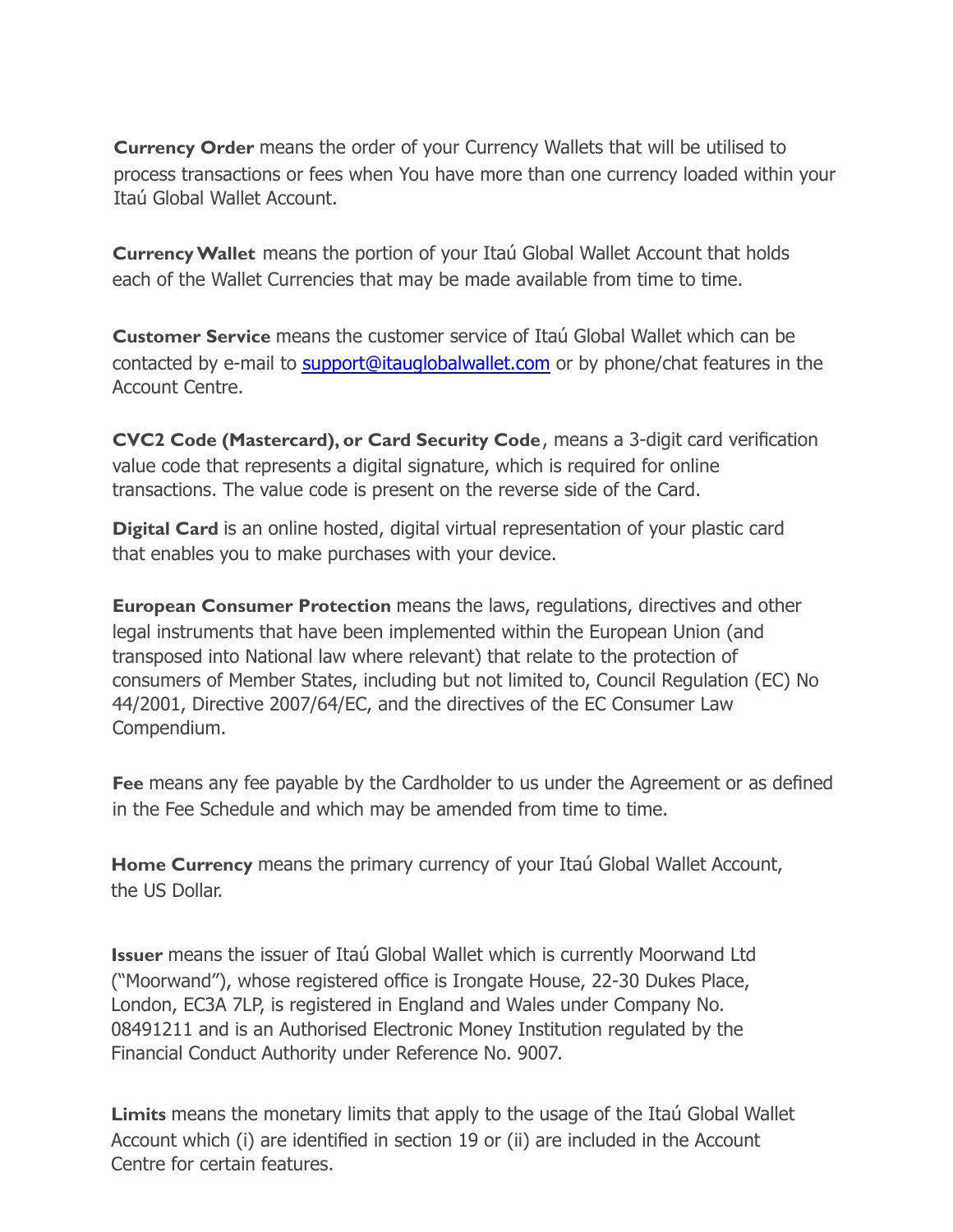**Loading** means the adding of financial monies to the Itaú Global Wallet.

**Mastercard** means Mastercard International Incorporated or its successors or assignees.

**Member State** means a country that is part of the European Union or the European Economic Area (EEA).

**Mobile App** means the mobile applications provided by us to access the Itaú Global Wallet Account via designated mobile devices, and may include IOS, Android or other platforms.

**Negative Balance** means a negative Available Balance (as opposed to a positive Available Balance) arising when debits to the Itaú Global Wallet Account exceed the total Available Balance of all your Currency Wallets. This will constitute an immediately repayable debt from You to the Issuer and is not the provision of any form of credit or financial accommodation.

**Network Settlement Rate** means the exchange rate selected by Mastercard, the payment scheme, (as opposed to the Itaú Global Wallet Conversion Rate) at the time of transaction settlement for the Unsupported Currency in which the relevant transaction is denominated.

**Non-Wallet Currency** means a currency that is not a Wallet Currency.

**Payment Processing Services** means the authorisation and settlement services that are performed by Rêv Europe Payments Ltd. or its designated affiliate ("Processor") whenever You make a transaction with your Itaú Global Wallet or your Card.

**Payment Transaction** means the purchase, transfer, withdrawal or other transaction that is performed by the Cardholder with the Card.

**Personal Data** means any information relating to an identifiable person who can be directly or indirectly identified in particular by reference to an identifier, as set forth in the applicable data protection legislation, including Regulation (EU) 2016/679 of the European Parliament and of the Council of 27 April 2016 (The General Data Protection Regulation).

**PIN** means the personal identification number uniquely associated with your Card, which is used for making electronic payments with your Card.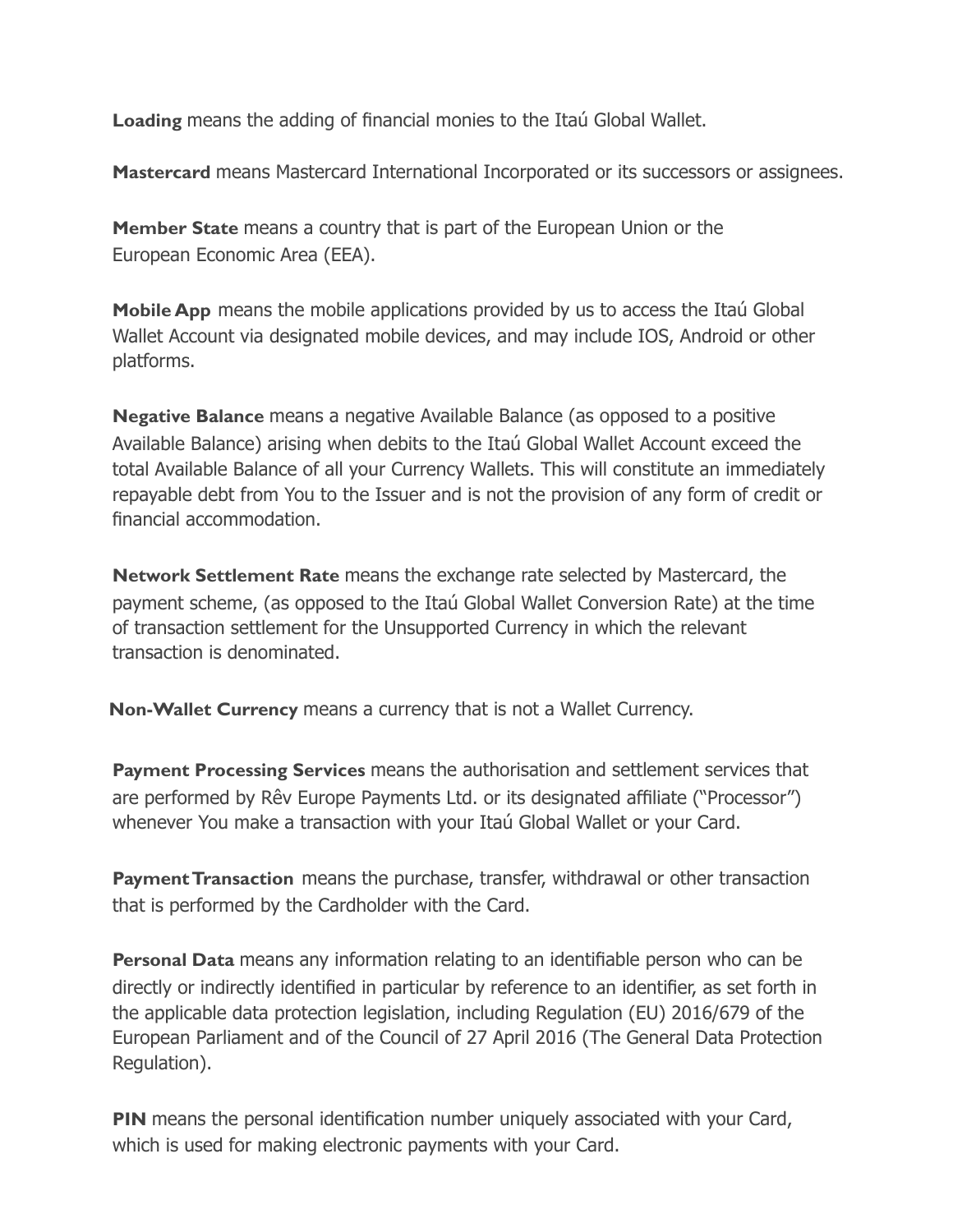**Preferred Load Wallet** means the supported Currency Wallet You select to receive funds loaded into your account.

**Privacy Policy** means the Itaú Global Wallet Privacy Policy, as amended from time to time, which You agreed to, and which applies to your use of the Itaú Global Wallet.

**Wallet Currency(ies)** means: US Dollars, Canadian Dollar, Euro, Great British Pound, Brazilian Real, Swiss Franc, Japanese Yen, and other currencies that We may choose to support in the future by adding a Currency Wallet for such currency.

**Itaú Global Wallet Account (or "Account")** means the electronic money account associated with your Card, carrying your name as Cardholder, loaded with one or more Currency Wallets that has access to prepaid payment functionality, your Available Balances and all features that may be introduced as part of Itaú Global Wallet from time to time.

**Itaú Global Wallet Watch App** means an Apple or Android Watch app.

**Unsupported Currency** means a currency that is not a Supported Currency.

**Virtual Card** means a non-physical prepaid debit card that can be viewed on the Mobile or Web Account Centre. The virtual card contains a 16-digit Mastercard card number, security code (CVC2) and expiration date that are different than those on your physical Itaú Global Wallet Card. You can use your Itaú Global Wallet virtual card to make online purchases only.

**We, us, and our** means the Issuer, even in instances where the service is provided by the Processor.

**Website** means the Internet website available at the web address (www.itauglobal wallet.com) or any other web address communicated by us from time to time.

You and your means the Cardholder.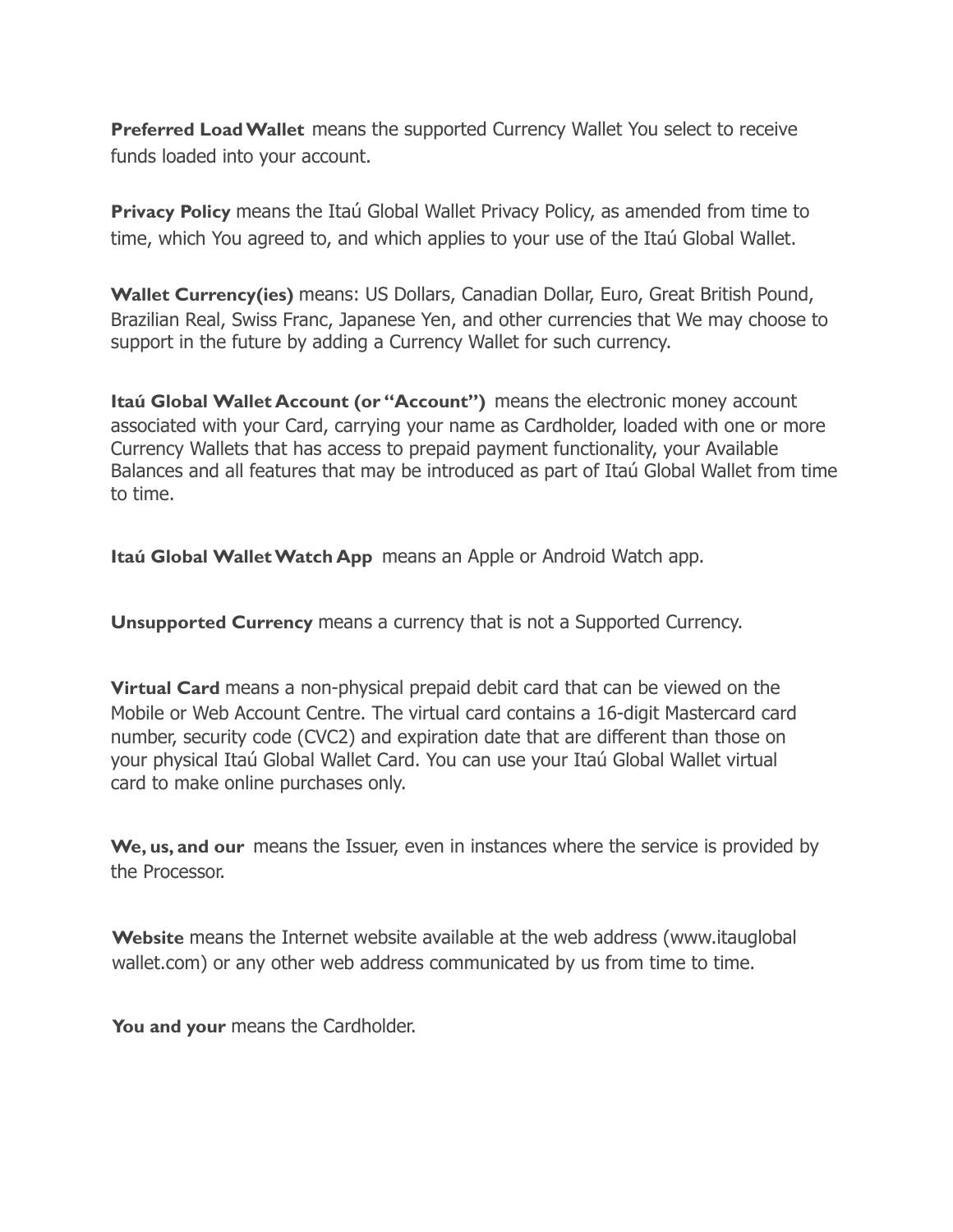# **2 OBLIGATIONS OF CARDHOLDER**

Cardholder is the sole authorised user of the Card and the Account and is wholly responsible for use of the Card according to the terms of this Agreement and the law. The Card is not transferable and shall be used only by the Cardholder strictly in accordance with this Agreement and up to the maximum value of the Available Balance. Your Itaú Global Wallet Account and obligations may not be assigned. This Card must only be used for consumer transactions and should not be used for business purchases.

2.1. The Card shall at all times remain the property of the Issuer. The Cardholder must activate the Card at the Account Centre in order to use it.

2.2. As a Cardholder, You are responsible for complying with the current Agreement and shall be solely liable for any consequences arising from your breach of the Agreement. The current version of the Agreement is available to Cardholders via link from the Account Centre at any time. Activation, Loading or making any transaction by You, the Cardholder, constitutes your consent to the current Agreement, the Fee Schedule and the Limits.

2.3. You acknowledge and agree that your spending on the Itaú Global Wallet is limited to the funds that have been loaded to the Itaú Global Wallet and not yet reserved or spent. You authorise us to deduct funds from the Available Balance of your Itaú Global Wallet to correct a previous error or overpayment to You, or for other legitimate reason.

## **3 ISSUE,ACTIVATION AND USE OF THE CARD**

3.1. The Card is an electronic means of payment with retailers that accept Mastercard, and a means of withdrawing cash at authorised banks or Automated Teller Machines ("ATMs") that accept Mastercard.

3.2. To use the Card, You must first activate your Account and the Card by following the instructions presented on the Account Centre which You can access via Web or mobile app. You must provide us with correct information about yourself, including any documentation, photographs and information that We may reasonably request to verify your identity and comply with regulatory obligations. You agree to immediately notify us if your details change. Upon completing the activation, You may load funds to your Account and then perform transactions.

3.3. You can access a Virtual Card and a Digital Card within the Itaú Global Wallet Account Centre.

3.4. If the Available Balance is not adequate to cover the transaction amount, including fees and foreign currency conversion rates, You may instruct the merchant to charge a part of the purchase to the Card and pay the remaining amount with cash or another form of payment ("split transaction"). Some merchants do not allow split transactions. If You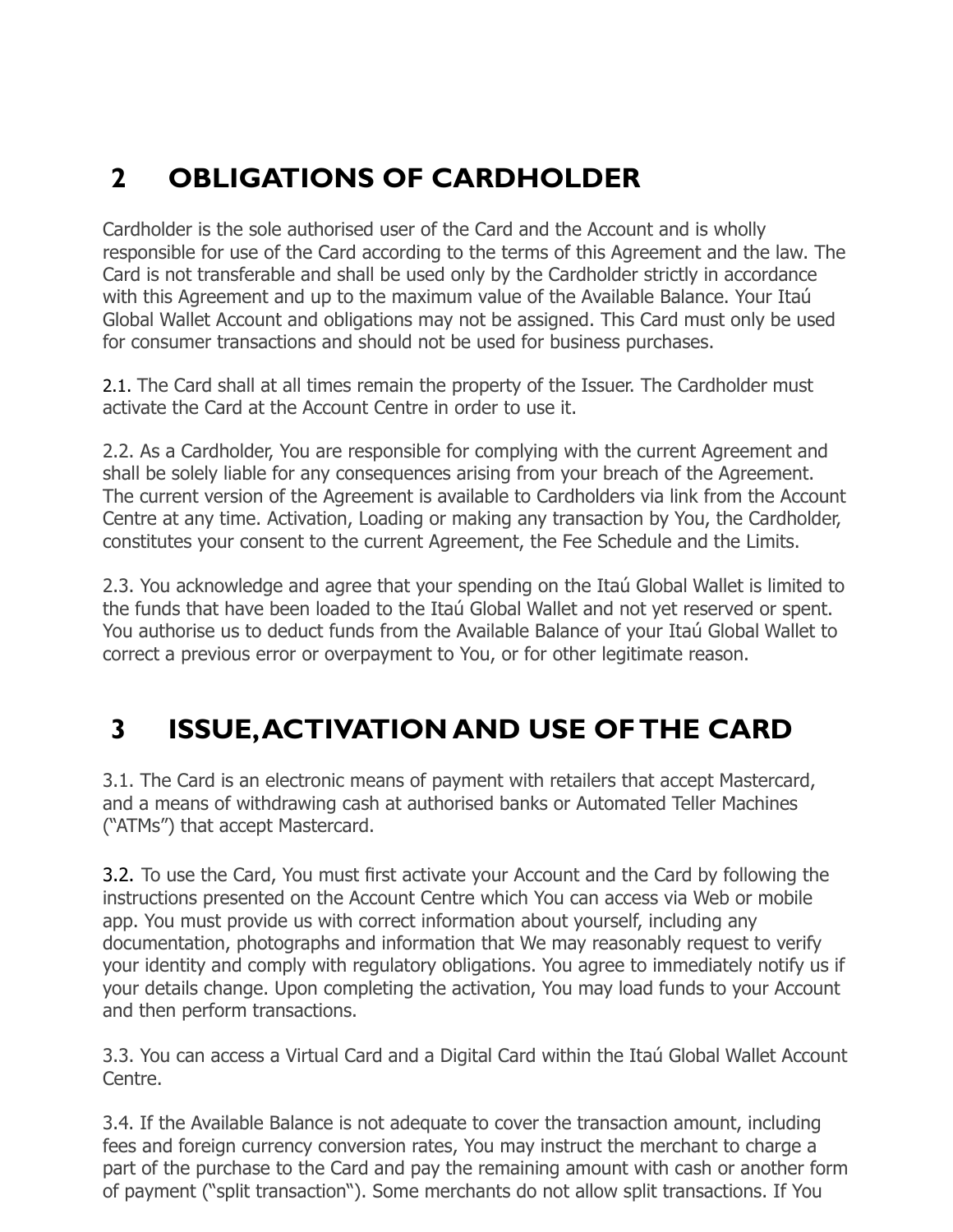use your Credentials without presenting your Card, the legal effect will be the same as if You used the Card itself.

3.5. You should keep track of your Available Balance. The Issuer does not pay any interest on the Available Balance. Each time You use your Card, You authorise us to reduce your Available Balance by the amount of the transaction plus applicable fees and foreign currency conversion rates. You are not allowed to exceed your Available Balance through an individual transaction or a series of transactions. You do not have the right to stop payment on any purchase transaction You authorised using your Card or Credentials after the point at which that transaction becomes irrevocable. A transaction becomes irrevocable when You approve the Card transaction and the transaction is accepted by the payment system. If You authorise a transaction and then fail to make a purchase of that item as planned, the approval may result in a hold for that amount of funds.

3.6. Your account, balances and transactions are subject to the Limits section of this Agreement, or other limits which are posted in your Account Centre.

3.7. Additionally, We may stop your access to Itaú Global Wallet, impose additional limits on the amount, number, or type of Card transactions, limit your maximum funds Available Balance, suspend or block your Card, decline a transaction, block certain type of transactions, place restrictions on your Card or apply special security procedures in the following circumstances:

- 3.7.1 We reasonably believe the transaction poses a high risk of fraud.
- 3.7.2 We reasonably believe the transaction would be in breach of this Agreement.
- 3.7.3 The transaction and applicable fees will cause your Account to go into a negative balance.
- 3.7.4 The transaction will take You over your limits.
- 3.7.5 To protect the security of your Card, Account or personal data.
- 3.7.6 If We believe a transaction is unauthorised, illegal or fraudulent.

3.8. We reserve the right to limit the number of Cards issued to a Cardholder under the Card program.

3.9. ATM operators may impose lower withdrawal amount limits than those set by Us. Also, ATM operators (or any network used) may assess fees separate from those charged by Us, including fees for Card balance inquiries even if You do not complete a funds transfer.

3.10. Under no circumstances may You use your Card: (1) in violation of applicable laws or regulations, including those governing financial services; (2) in violation of this Agreement; (3) in a manner that violates the privacy or proprietary rights of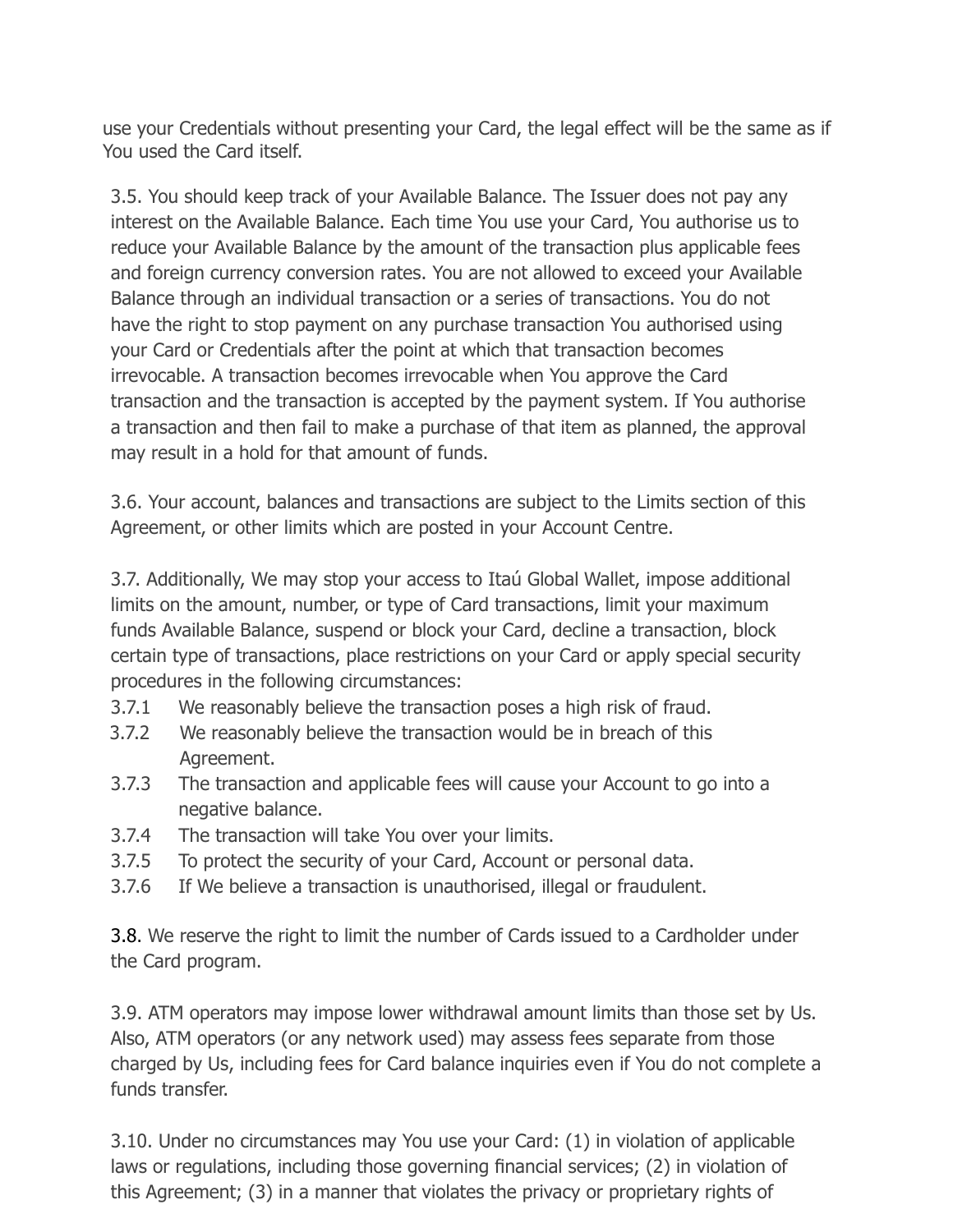another, including spam, phishing, or unwanted solicitations; (4) to perform unlawful acts, including illicit gambling and acts involving stolen goods or illegal substances; or (5) to perform transactions involving a transfer of funds for illegal purposes or made to hide the source of such funds ("money laundering").

3.11. Upon use of the Card, your Account will normally be charged immediately. We cannot charge the account later than six months after the card has been used unless You agree. Notwithstanding, We are entitled to collect the transaction amount in accordance with the general rules for collection of money claims.

#### **4.VALIDITY OF THE CARD**

4.1. Upon Activation, the Card is valid until the earliest of:

4.1.1. The expiry date shown on the front of your Card; or

4.1.2. the closure of the Itaú Global Wallet account either at your request or by us pursuant to this Agreement.

4.2. Upon expiry of your Card, please contact Customer Service via the Website or Account Centre for instructions on how to withdraw your remaining funds or to order a replacement card.

#### **5 OVERDRAW OF AVAILABLE BALANCE**

5.1. It is not permissible to overdraw the Available Balance such that You have a Negative Balance. If You have a Negative Balance, You must immediately cover the amount of such debt. We reserve the right to charge the account with overdraft interest and any reminder charges for your breach of this Agreement. Negative Balances constitute a breach of this Agreement which in addition to the liability for damages may constitute a material breach of the Agreement and give cause for termination of the Agreement and criminal liability. If You have received incorrect information about the Available Balance in the Account and have in good faith charged the account for a larger amount than available, We may not assess any fees or interest until You have had a reasonable time to correct the situation.

5.2. Please note that this paragraph also applies to Negative Balances created when You do not have sufficient Available Balance to cover fees payable to us under this Agreement. Notwithstanding the previous sentence, We may not assess any overdraft fees for Negative Balance created solely by the fees payable to us under this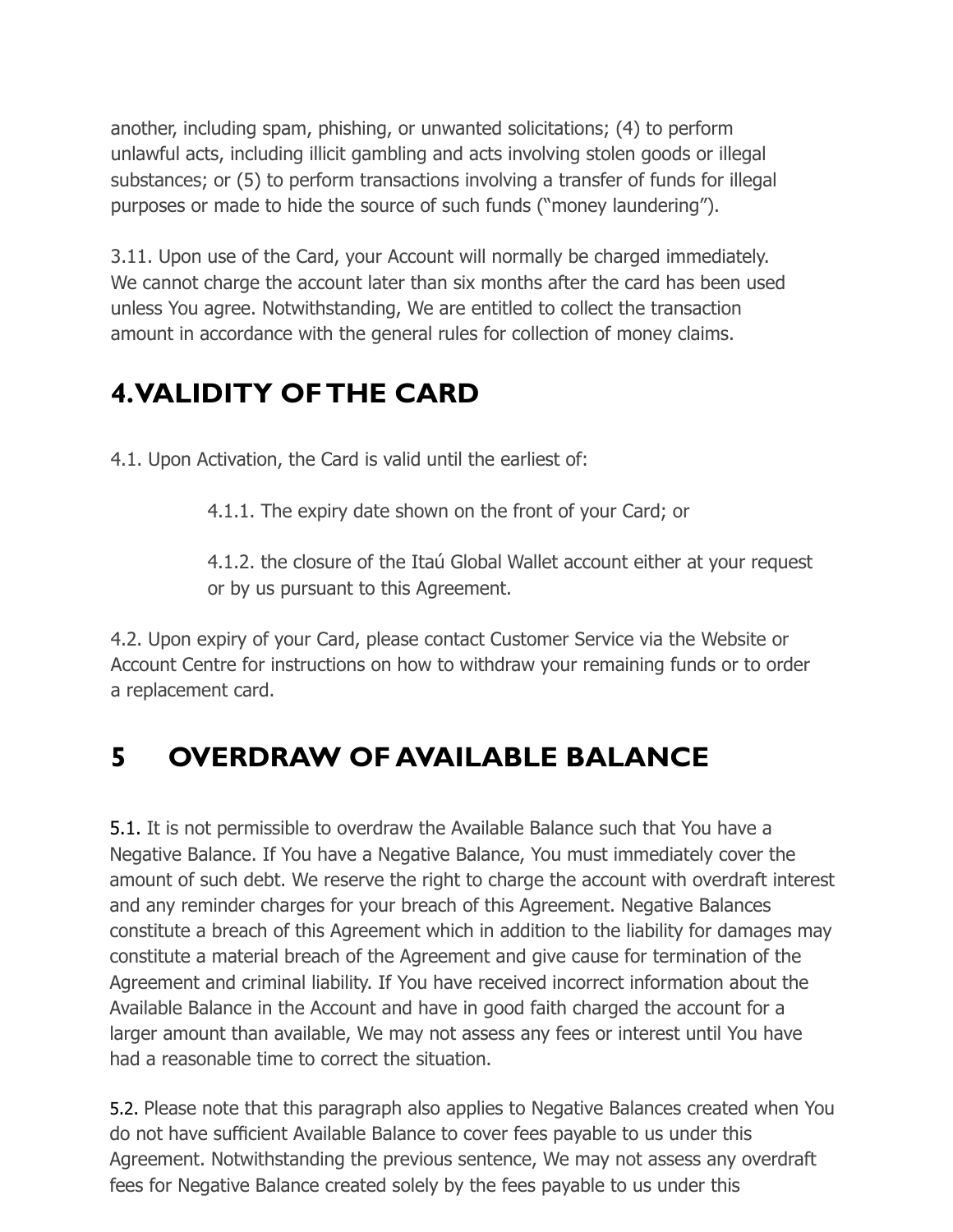Agreement.

## **6.WEBSITE/MOBILE APP/CUSTOMER SERVICE**

- 6.1. The Itaú Global Wallet Account may be accessed via the Account Centre.
- 6.2. You need valid Credentials to access the Account Centre. You must protect your Credentials at all times and may not disclose them to any person.
- 6.3. You may resolve questions regarding the Card via the Website FAQs or by contacting Customer Service.

# 7 **LOADING FUNDS**

- 7.1. You may load funds to your Account after activation, in accordance with the terms of this Agreement and the Limits which may be established from time to time. Your Itaú Global Wallet Account Centre features the funds loaded and the Available Balance in your Itaú Global Wallet.
- 7.2. The funds loaded to the Account must be paid in your Home Currency, US Dollar, using any mechanism as may be accepted over time by the Issuer (collectively, the "Load Mechanisms"). For information regarding the specific Load Mechanisms available to You and the corresponding Limits, You may visit the Account Centre.
- 7.3. The use of Load Mechanisms may be subject to limits and fees. Please consult Sections 18 and 19. If the Issuer makes available more Load Mechanisms, the corresponding fees and limits will be communicated in the Account Centre.
- 7.4. You will have the opportunity to select a Preferred Load Wallet in which to receive your loads. As a default your Preferred Load Wallet is set to US Dollar. You may select, at any time, a different foreign Currency Wallet as your Preferred Load Wallet. When your Preferred Load Wallet is not the US Dollar and You perform a load, the Applicable Exchange will apply and is determined at the time that the transaction posts to your Account and the funds are made part of your Available Balance.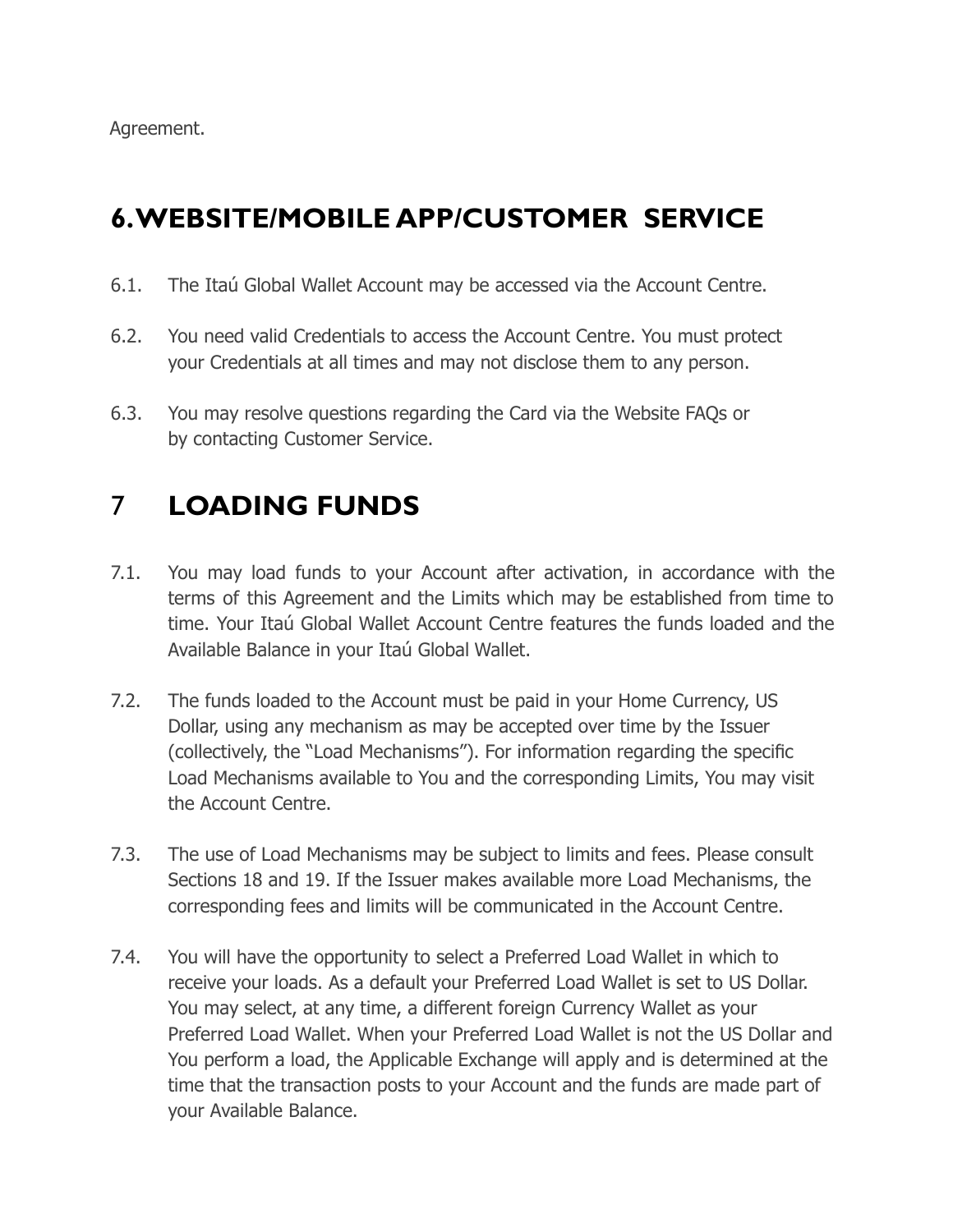7.5. Loads made by standard bank transfer on a Business Day are generally reflected in your Available Balance within 24-48 hours of when they are made. The availability of some loads made through other Load Mechanisms may be delayed while the funds are being validated. Other Load Mechanisms may be immediately reflected in your Available Balance.

# 8 **CURRENCY WALLETS, CURRENCY TRANSFERS AND EXCHANGE RATES**

- 8.1. Upon loading your Itaú Global Wallet Account with funds, You may transfer funds between Currency Wallets.
- 8.2. The Applicable Exchange Rate is listed in the Account Centre and will apply whenever: (a) you make a load into a Preferred Load Wallet that is not your US Dollar Wallet, (b) you actively make a transfer between Currency Wallets, (c) the system makes an Auto Wallet Transfer between Wallet Currencies because you do not have sufficient funds in the Wallet Currency of transaction, or (d) you make a transaction in an Non-Wallet Currency.
- 8.3. The Account Centre, which You can access via Website and Mobile App, will display an Applicable Exchange quote prior to initiating the funds transfer between your Currency Wallets. The quote will be valid for a limited time, as presented on the Account Centre. If You accept the quote, We will immediately debit the Currency Wallet from which You chose to transfer and credit the Currency Wallet into which You transferred funds, using the Applicable Exchange Rate presented.
- 8.4. When there are one or more Currency Wallets funded within your Itaú Global Wallet Account, a currency order will apply. Upon Loading of the Itaú Global Wallet Account, the default Currency Order will always start with US Dollar and thereafter may be determined by You; or, if You have not chosen a specific currency order, the Processor shall automatically order the Currency Wallets on your behalf in order to have the required access to the Available Balance of each Currency Wallet in order to authorise a transaction.
- 8.5. Where the Card is used to conduct a Payment Transaction in a currency which is a Non-Wallet, the Applicable Exchange Rate shall apply to convert the Non-Wallet Currency to the US Dollar Wallet (or other Currency Wallets in accordance to the Currency Order).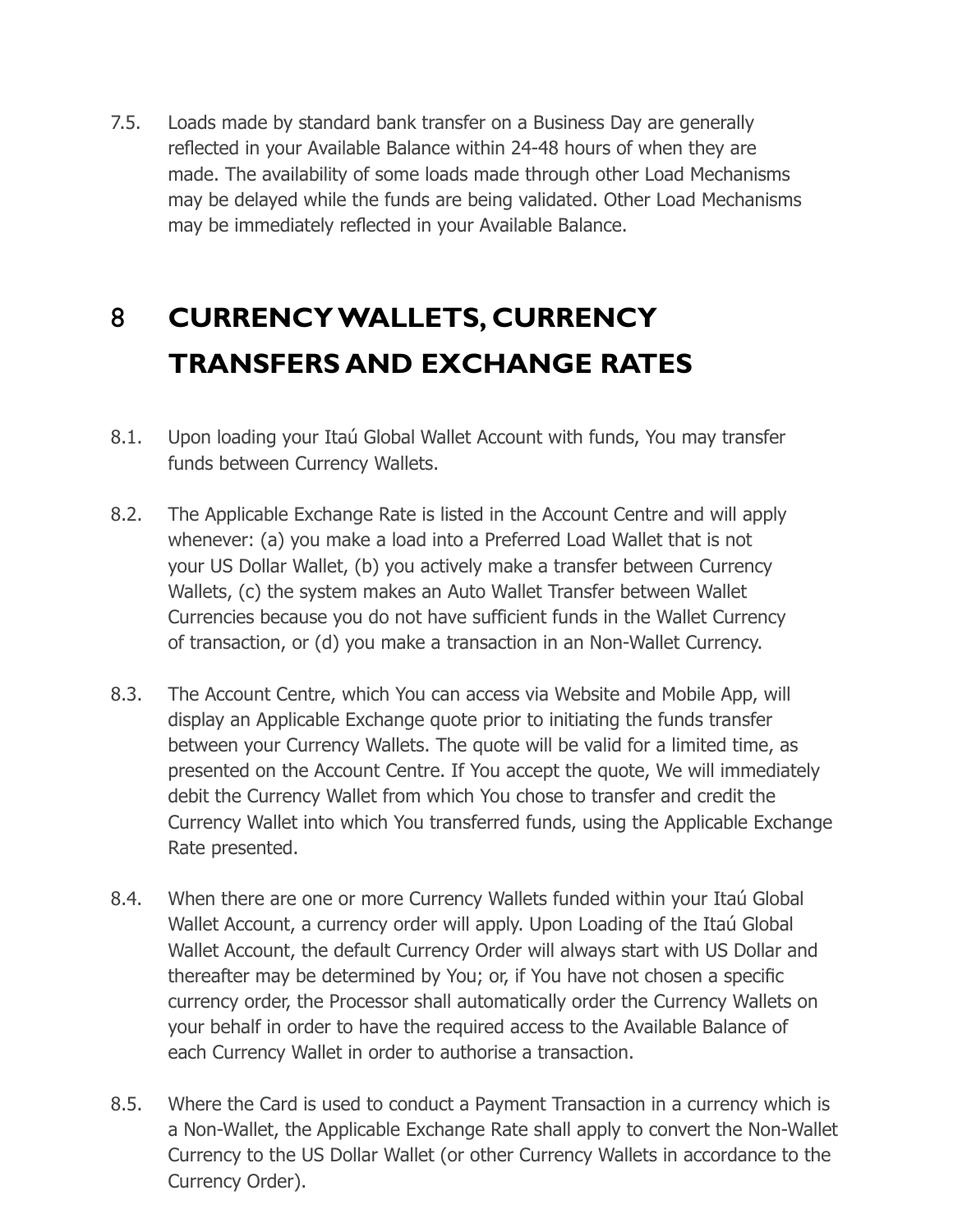- 8.6. The Applicable Exchange Rate may vary at any time and the Cardholder agrees that any changes in exchange rates, including those favourable to the Cardholder, will be applied immediately without prior notice if the changes are based on the Applicable Exchange Rate, which is a referenced exchange rate.
- 8.7. The date of the currency conversion shall be the date on which the Payment Transaction is credited on the account of the Cardholder.

#### 9 **CURRENCY WALLET TRANSACTIONS**

- 9.1. When using your Card in a Wallet Currency, the following applies:
	- 9.1.1. When making a purchase or an ATM withdrawal, your Itaú Global Wallet Account will automatically debit the Currency Wallet of that country's currency if You have sufficient Available Balance in that specific Currency Wallet.
	- 9.1.2. If there are no funds or insufficient funds in the Currency Wallet, your Card will debit funds from the next Currency Wallet nominated in your Currency Order. Your Itaú Global Wallet Account will continue to debit each Currency Wallet in your Currency Order in succession until the transaction value is met. The full transaction value may be funded from multiple Currency Wallets. Each time funds are transferred from one Currency Wallet to another, an Auto Wallet Transfer will occur and the Applicable Exchange Rate .
- 9.2. When using your Card to make a transaction in an Non-Wallet Currency, the following applies:
	- 9.2.1. When making a purchase or an ATM withdrawal, your Itaú Global Wallet Account will debit funds from the Home Currency Wallet at the current Applicable Exchange Rate.
	- 9.2.2. If there are no funds or insufficient funds in your Home Currency Wallet, your Account will debit funds from the next Currency Wallet nominated in your Currency Order. Your Itaú Global Wallet Account will continue to debit each Currency Wallet in your Currency Order in succession until the transaction value is met in the equivalent value of the Home Currency. The full transaction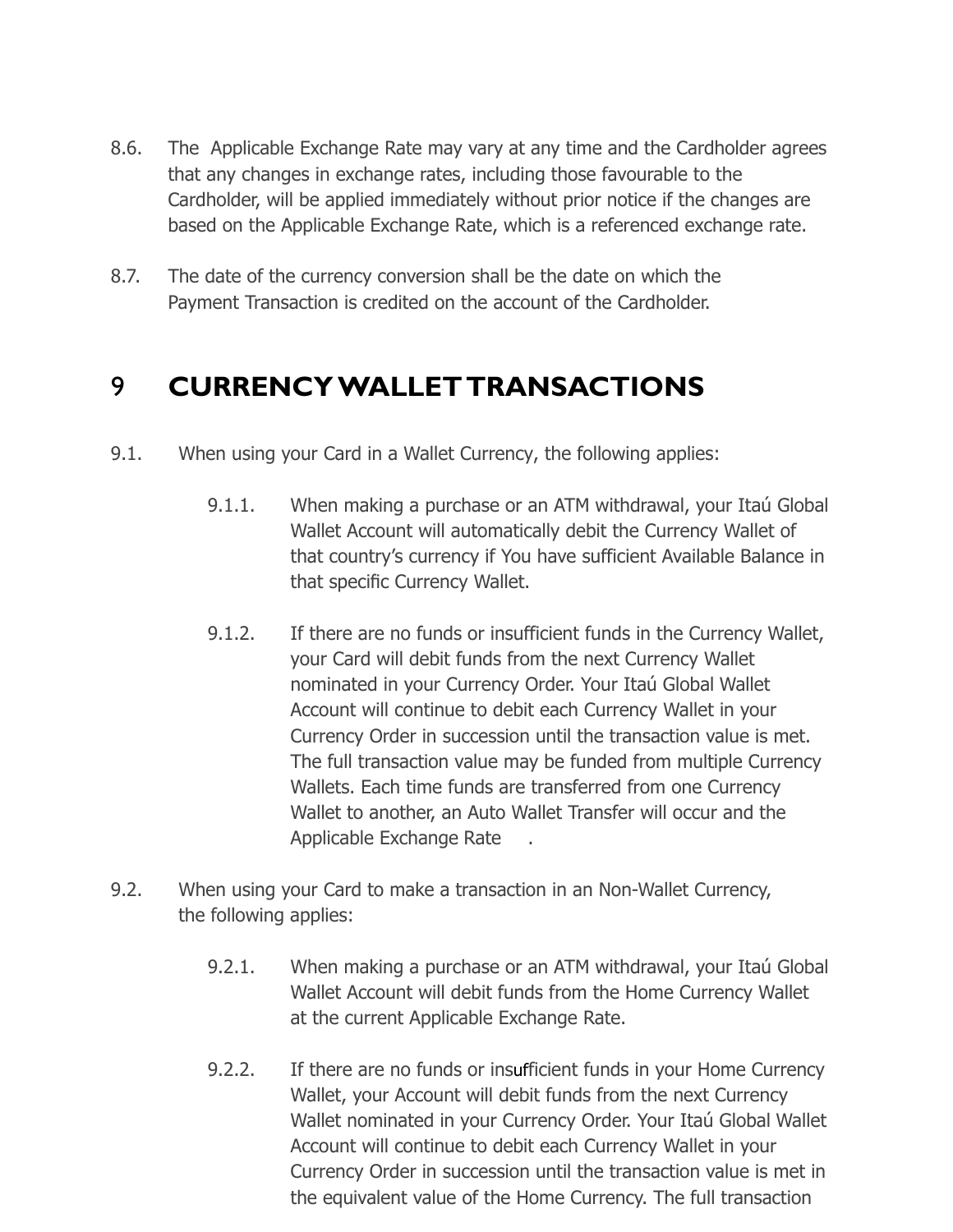value may be funded from multiple Currency Wallets within your Itaú Global Wallet Account. Each time funds are transferred from one Currency Wallet to another, an Auto Wallet Transfer will occur and the exchange rate used will be the Applicable Exchange Rate. Once there are sufficient funds in the Home Currency Wallet to pay for the transaction, your Itaú Global Wallet Account will debit funds from the Home Currency Wallet at the current Applicable Exchange Rate.

- 9.3. Where there are insufficient funds across all Currency Wallets on your Itaú Global Wallet Account to process the transaction, the transaction will be declined (unless the transaction is a purchase and the merchant allows a split transaction).
- 9.4. If You withdraw funds from an ATM that dispenses a currency other than that of the country where the ATM is located, the ATM operator may convert the amount being withdrawn into their local currency before converting it back to the currency being dispensed. This may occur even when the currency being dispensed is the same as that of your Card. The amount debited from your Card may be greater than the amount which is dispensed by the ATM. Not all ATM operators advise of the amount to be debited from your Card before You withdraw money from their ATM.
- 9.5. You agree to pay us the transaction fees for transactions in foreign currency set forth in the Fee Schedule and acknowledge that such transaction fees are subject to change.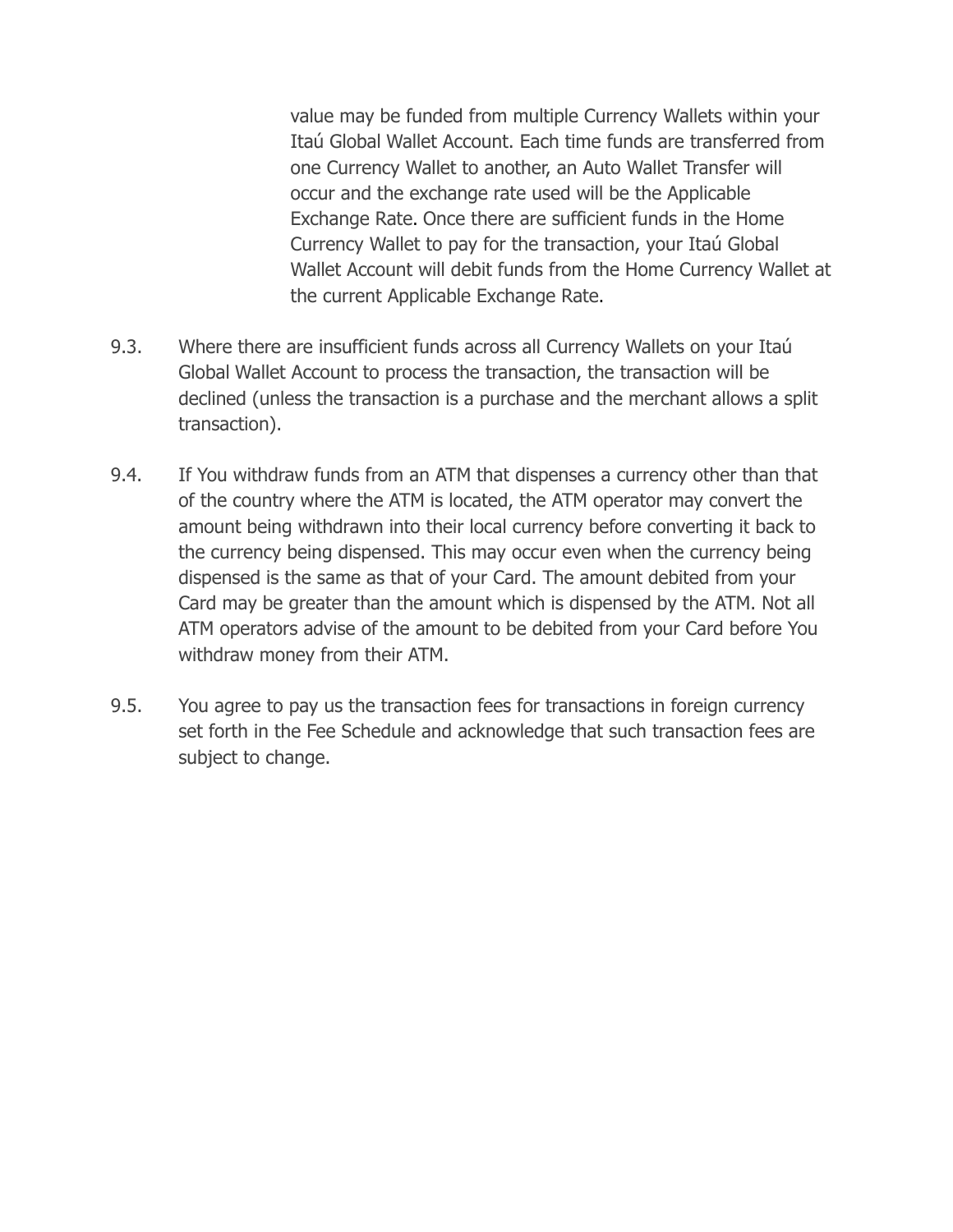# 10 **CONSENT TO EXECUTE A TRANSACTION**

- 10.1. By using the Credentials or by signing the record of transaction for a purchase, cash withdrawal or cash advance, You give us authority to pay the retailer, merchant, bank or service provider, as applicable, for a transaction. This authority may not be withdrawn once the transaction has become irrevocable, unless (a) the charge was an advance hold (see section 10.3) or (b) You dispute the transaction pursuant to Sections 12-14.
- 10.2. The transaction records sent by retailer, merchant, bank or service provider, even in the absence of a written signature, may be used as proof of the transaction in accordance with applicable law. The transaction slip printed by the terminal is for the Cardholder's personal information only.
- 10.3. Certain merchants, including hotels and rental car companies, are authorised by Mastercard to add an excess spend overage amount on a purchase transaction or transaction hold. The excess spend overage amount may be up to 15% of the total anticipated transaction value and is intended to ensure adequate funds are available to pay for additional expenses associated with the merchant's services. This hold for the overage amount usually lasts less than 7 days. If You agree to allow the merchant to include an excess spend overage amount as part of a transaction, your Available Balance will be reduced by the total value of the transaction (including the overage amount) until such time as the merchant submits the final amount of the transaction. If the final amount of the transaction is less than the original amount the difference will be credited back to your Available Balance. If You have not accepted the overage amount, You may contact us to have the hold removed.
- 10.4. Some merchants may also charge your Account for certain subsequent claims related to hotel stays, car rentals, and other similar transactions if, upon entering into the agreement with the merchant, You have accepted such debiting or have received notice of the merchant's right to charge the account. These subsequent charges will occur without your entering or using Credentials or providing a signature. In some countries, merchants must notify You in advance of any subsequent debiting which does not take place in direct connection with the use of the Card. If You deny liability for any subsequent charges assessed to your account, You may submit a claim to have the amount returned in accordance with the rules in Clauses 12 and 13.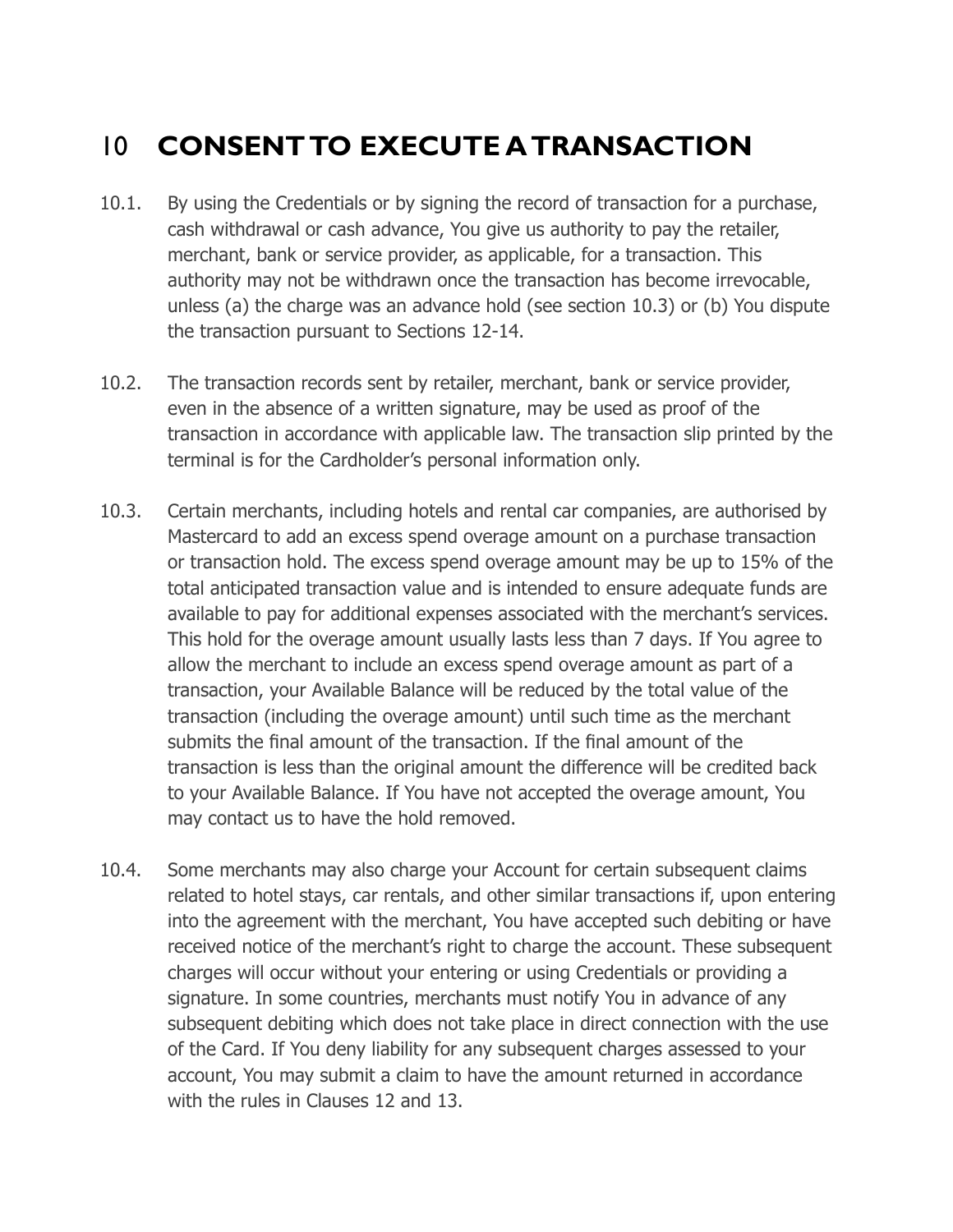# 11 **SAFEGUARDING THE CARD AND CARD DETAILS**

- 11.1. You are required to use the Card and the Credentials in accordance with the terms governing its issue and use as set forth in this Agreement. You are in particular required to take all reasonable precautions to protect the security of your Card and Credentials. You must
	- 11.1.1. keep the Card and all Credentials, safe and not allow anyone else to use them;
	- 11.1.2. learn the Credentials, including the PIN and other security information and keep it secret at all times and never write the PIN on the Card or on anything usually kept with it or accessible to third parties.
	- 11.1.3. please do not disclose the PIN to anybody, including the police or us; moreover the PIN and other Credentials must not be used under such conditions that others can see them.
- 11.2. We reserve the right to change the PIN at the time of Card renewal or reissue.

# 12 **THEFT, LOSS OR MISUSE OF CARD, CARD DETAILS OR PIN**

12.1. You must notify us without undue delay if You discover or suspect that your Card or Credentials have been lost, stolen or compromised, or if You notice unauthorized transactions on your Card or Account. You may provide this notification by designating the card as lost or stolen via the Account Centre or by notifying our Customer Service department. We will not assess any charge for this notification. While the characterization of a delay as an "undue delay" may vary depending on the circumstances, a failure to notify us within 13 months of the Payment Transactions being debited will always amount to undue delay. If the transaction is one where the exact amount of the transaction was unknown at the time of authorisation (e.g. car hire or a hotel reservation) and the transaction amount appears incorrect, You must notify us within eight (8) weeks of the date of the debit to your Account.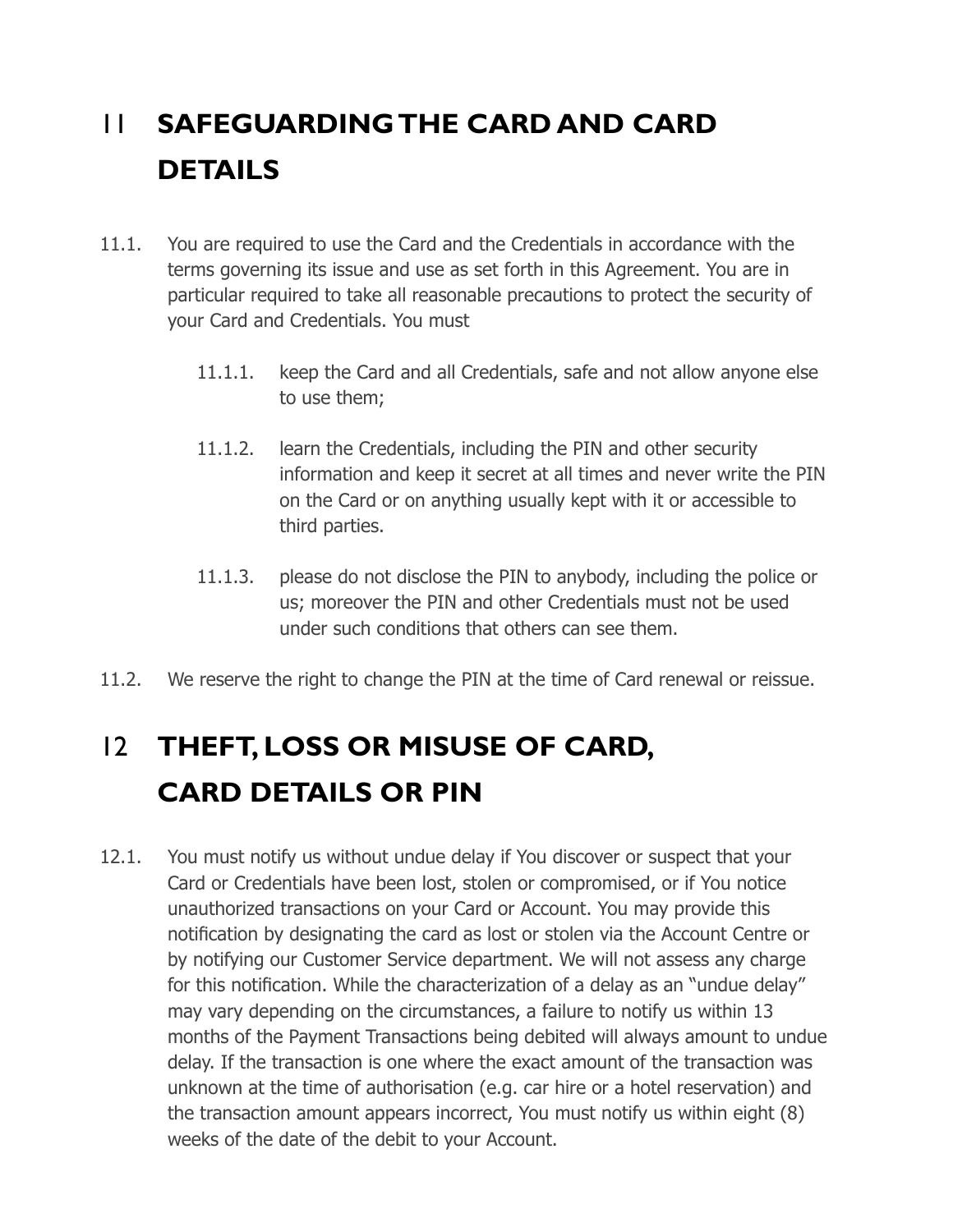- 12.2. When You report the loss, theft, or compromise of your Card or Credentials or unauthorised use of your Card or Account, You must provide us with accurate and complete information, including, verification of your identity, your full Cardholder Credentials (except your PIN), transaction information, the circumstances that resulted in loss, theft, or compromise of your Card or Credentials, and help to ensure that the Card or Account is deactivated as soon as possible. We may request written statements and attestations from You.
- 12.3. We will make sure that our Account Centre and/or Customer Service enable You to make notifications of lost/stolen Card and unauthorized transactions at any time. Upon receipt of your notice, We will freeze funds in your account and block your card to prevent subsequent unauthorized use. We will also retain a record of your notification for at least 18 months.

# 13 **LIABILITY FOR UNAUTHORISED TRANSACTIONS**

- 13.1. We are responsible for losses caused by unauthorised transactions unless otherwise specified in this section. A transaction is considered unauthorised if the Cardholder has not consented to the transaction.
- 13.2. Provided You have not acted fraudulently or with gross negligence, your maximum liability for any unauthorized transactions or fees incurred on your Card before You report it lost or stolen will be £35.00. "Gross negligence" could include keeping Your PIN close to Your Card, so that both are easy to use by a third party.
- 13.3. You will be responsible for
	- 13.3.1. any unauthorised activity and loss if You act fraudulently or intentionally or with gross negligence fail to comply with the obligations of Sections 11 and 12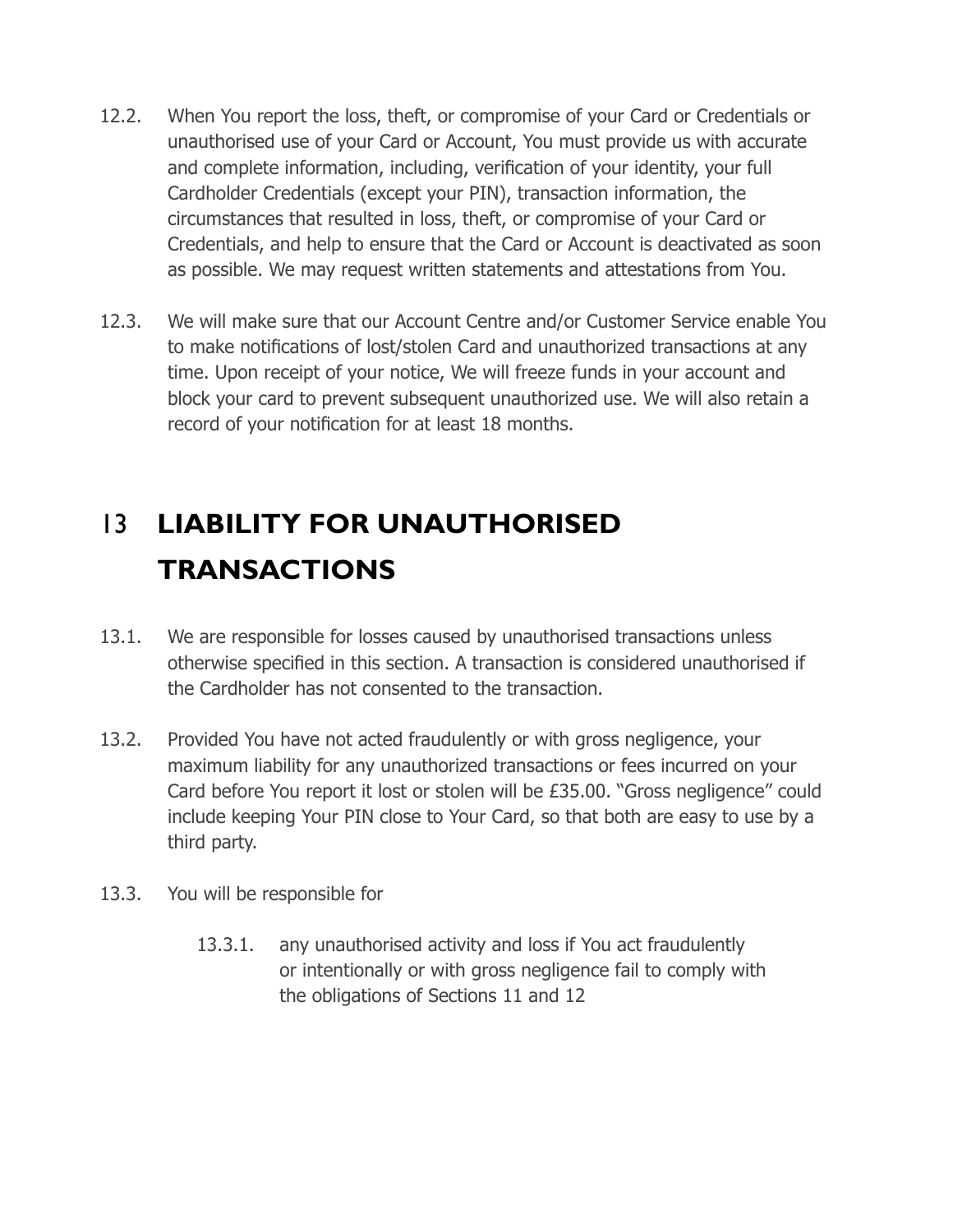- 13.3.2. any loss or fraud that results directly from your failure to advise us promptly of any name, address or contact details changes.
- 13.4. In the event that You do not use your Card in accordance with this Agreement or We find that You are using the Card fraudulently, We reserve the right to charge You for any reasonable costs that We incur in taking action to stop You using this Card and to recover any monies owed as a result of your activities.
- 13.5. You will not be liable for unauthorized transactions that occur after You have notified us of lost, stolen or misappropriated Card or Credentials, unless You have acted fraudulently.

#### 14 **Refunds and OUR LIABILITIES**

- 14.1. Provided that You dispute an unauthorized transaction in accordance to Sections 12 and 13 of this Agreement without undue delay after You became or should have become aware of the circumstance, and no later than 13 months after the debit date, we must refund the amount of the transaction. Our obligation to refund the charge does not apply if (a) You have accepted liability for the transaction in writing, or (b) We have reason to believe that the transaction was authorized by You and initiate an investigation into the matter. The duty to refund stated in the first sentence does not apply to your own liability for £35.00 under Section 13.2.
- 14.2. Without prejudice to your obligations under Section 11, We will ensure that the Credentials associated with the Card or Account are not available to anyone other than You.
- 14.3. We will ensure the availability of our Account Centre or Customer Service at all times for You to notify us of lost, stolen or misappropriated Card or Credentials, or request the lifting of a card block.
- 14.4. We will not be obliged to enter into any dispute arising between You and a retailer or a bank and, moreover, a dispute with a retailer or a bank does not absolve You of complying with regulations governing the use of the Card and this Agreement. Please note that We do not accept liability for the quality, nature, delivery, or other aspects of the goods or services bought with the Card, unless otherwise stated in this Agreement or pursuant to legislation. Disputes related to the quality, nature, delivery, or other aspects of goods or services bought with the Card should be addressed to the merchant.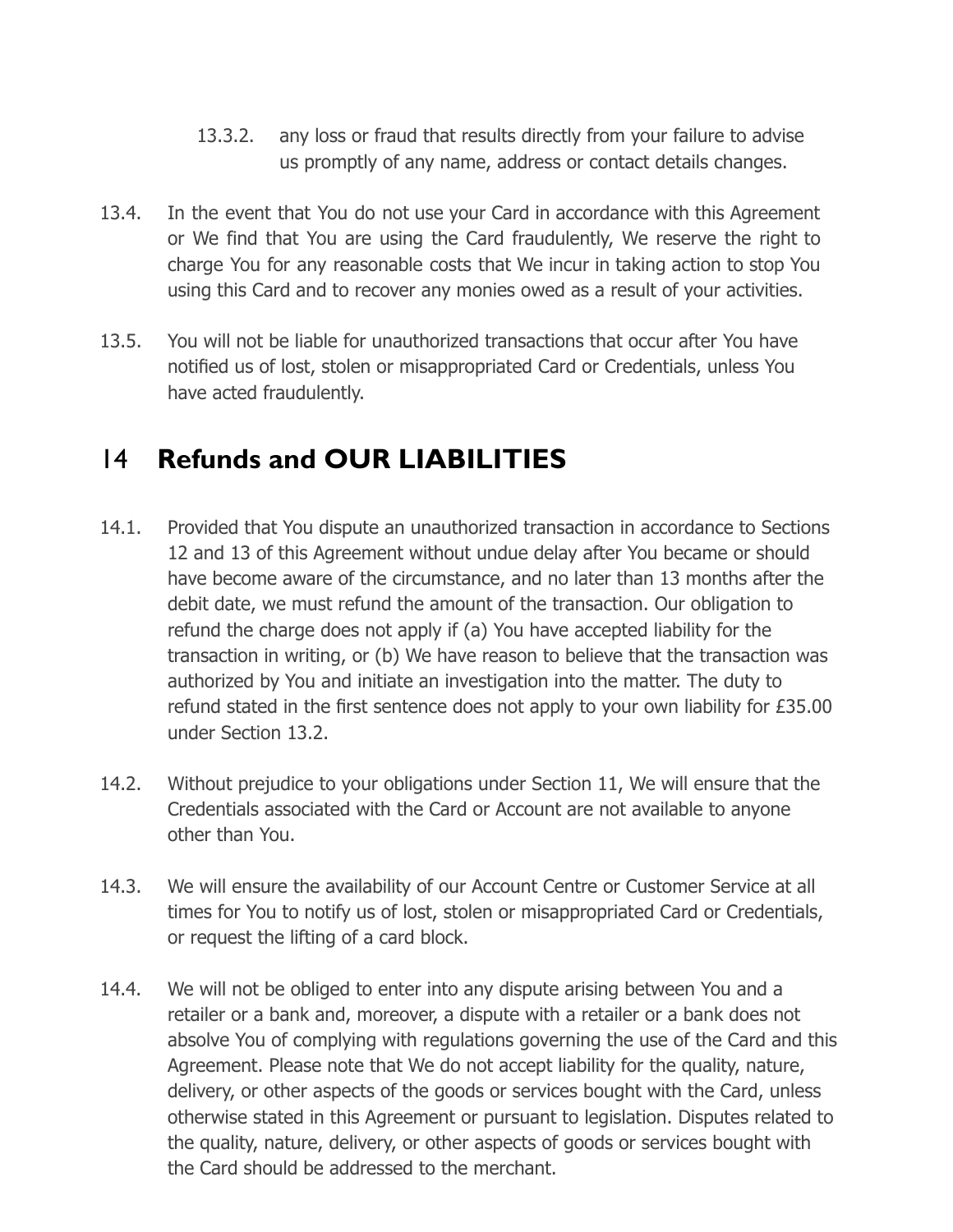- 14.5. If You notify us that You have become the victim of a fraud or other criminal offence in connection with charges to your account, (a) You must provide us with a written report detailing the circumstances and (b) We may require that You report the matter to the police.
- 14.6. We are liable for your direct losses: (a) for unauthorized transactions to the extent described in Sections 13 and 14, (b) if the Account has been wrongfully debited as a result of our Payment Processing Services (and in some cases the merchant's systems) causing a transactional error, technical failure, posting errors or similar circumstances, (c) for incorrect charges to your Account due to our negligence.
- 14.7. While We are responsible for processing your transactions in a correct and timely manner, absent negligence by us, We will not be liable for not processing transactions, or for processing them incorrectly, in following circumstances:
	- 14.7.1. the Available Balance is not enough to process the amount of the transaction as posted by You or the merchant (this may occur because You do not have sufficient funds in the account, because there is an existing authorization hold, or because You or the merchant have entered an incorrect transaction amount that exceeds the funds in the account);
	- 14.7.2. access to your funds is blocked as a security measure because You reported the loss, theft or unauthorised use of your Card;
	- 14.7.3. We have reason to believe the requested transaction is suspicious, fraudulent, or unauthorized;
	- 14.7.4. We determine that We cannot process or execute a transaction to comply with applicable law, a court order or card association rules;
	- 14.7.5. the ATM You are trying to use does not have enough cash;
	- 14.7.6. the ATM, POS terminal, website, network, or communication system involved in your transaction did not work properly;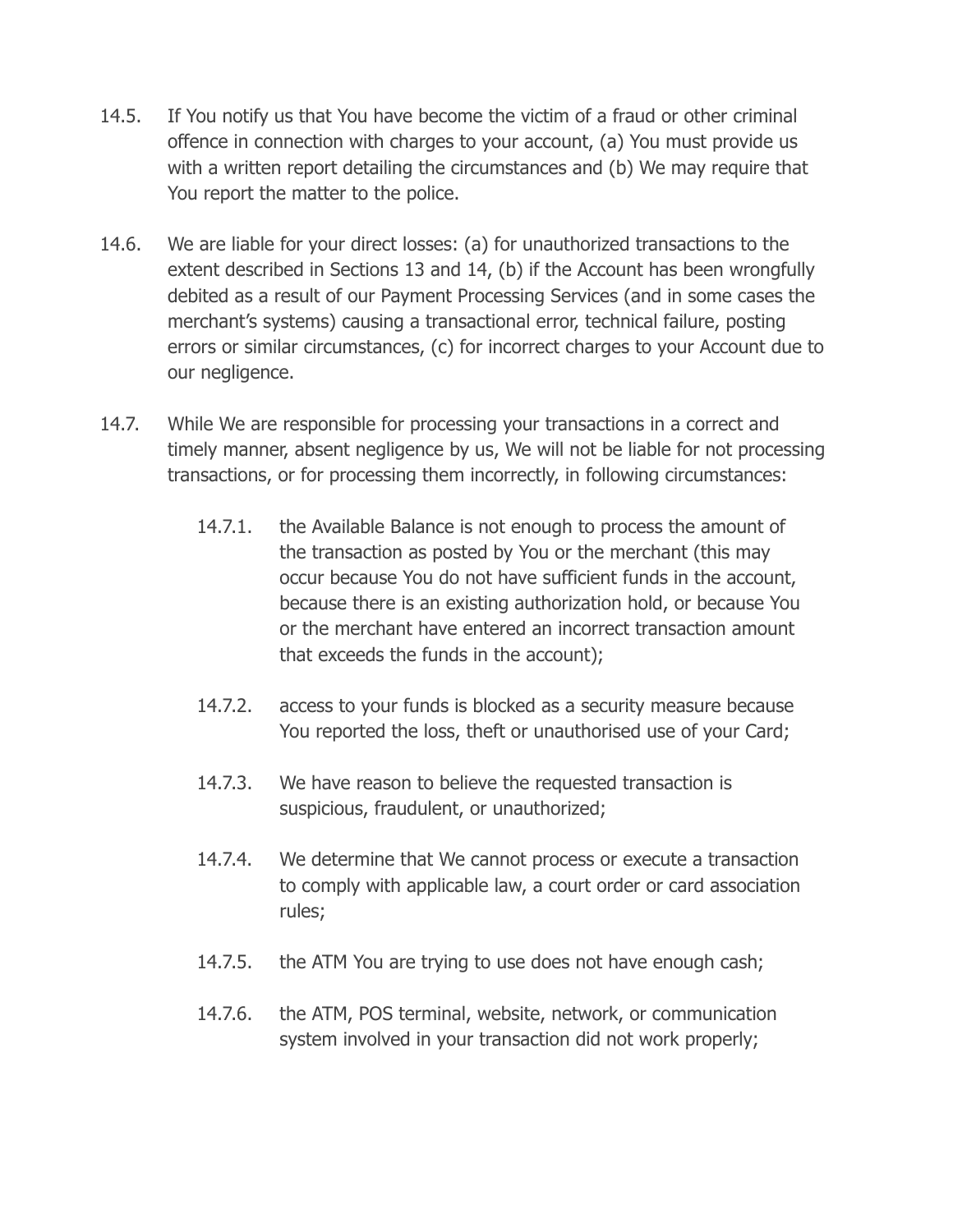- 14.7.7. your computer or mobile device from which You are performing the transaction fails to send or receive data or relevant messages;
- 14.7.8. circumstances beyond our control (for example, natural disasters, earthquakes, fires, floods, war, or acts of terrorism) prevent the completion of the transaction;
- 14.7.9. a merchant, bank or ATM refuses to accept your Card;
- 14.7.10. You or the merchant provided inaccurate or incomplete information regarding a transaction. If the merchant provided an incorrect amount which You should have discovered when using the Card to pay for goods or services, You must address the complaint to the merchant;
- 14.7.11. your Card is not working because it has been damaged (in this case, please inform customer service so that We can replace the card); and
- 14.7.12. short-term interruptions in the payment card system or the Payment Processing Services.

In all of these instances, We may be liable if We have acted negligently and in doing so contributed to your loss. However, the liability for such negligence is limited to your direct loss.

- 14.8. Unless otherwise stated, our liability is limited to the amount deducted from your Account.
- 14.9. To the extent allowed by applicable law, We are not liable for any type of indirect losses, or consequential or punitive damages, unless We have acted with gross negligence, willful misconduct or fraud. Further We are not liable for losses that (a) occur due to exceptional circumstances beyond our control or that We cannot predict or avoid the consequences, or (b) may be caused due to duties imposed on us by law.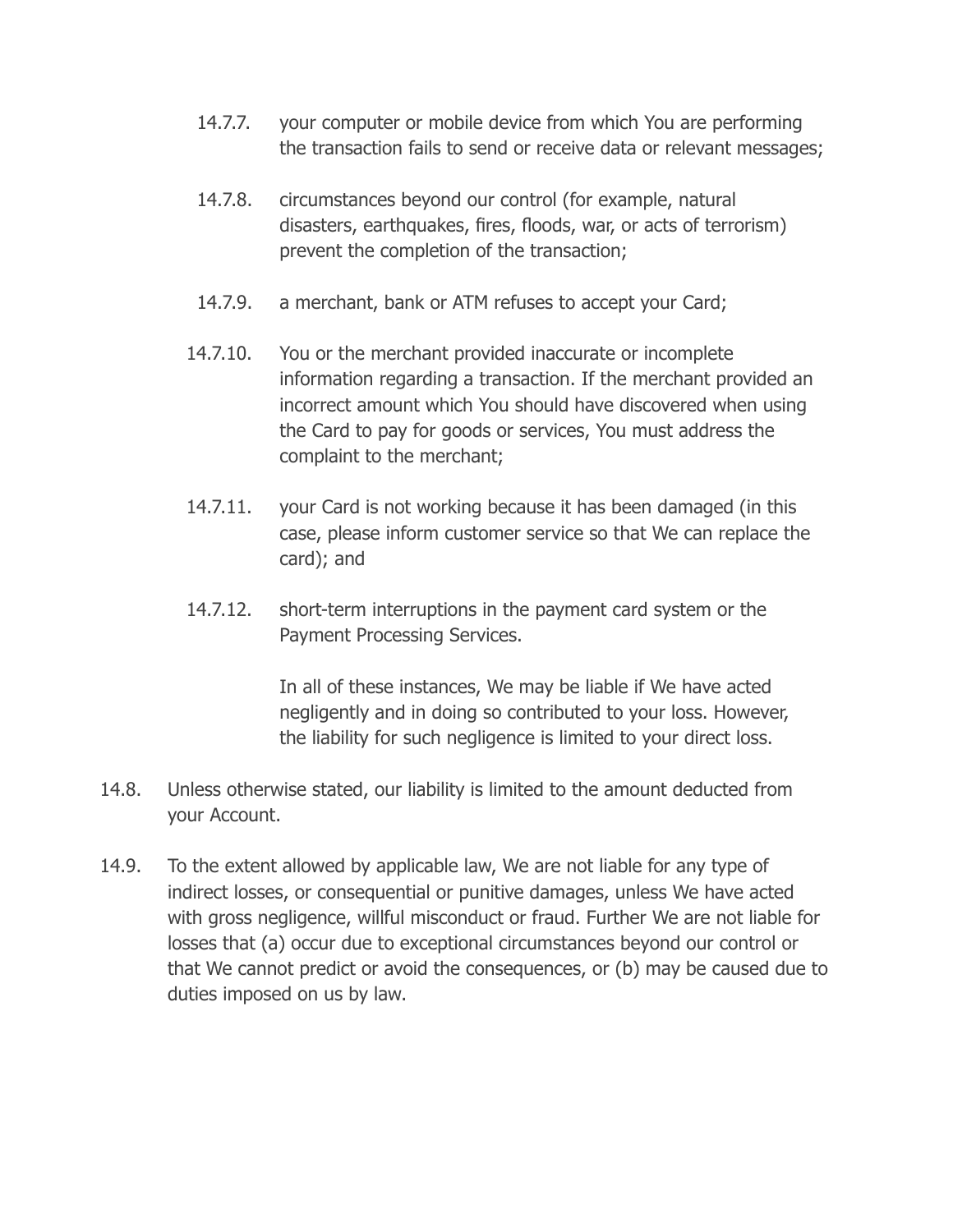# 15 **REFUNDS FOR DIRECT DEBIT TRANSACTIONS**

- 15.1. You shall receive a refund of an authorised transaction initiated by or through a payee if the amount of the transaction charged to the Card by the retailer is more than You could reasonably have expected in the circumstances of the purchase; and You ask the Issuer for a refund within eight (8) weeks of us debiting the transaction to the Card. If You ask us for a refund under these conditions, You must provide us with factual elements relating to this condition.
- 15.2. You cannot use a claim You may have against someone else to make a claim against us, or to refuse to pay us, unless You have a legal right to do so. You cannot transfer any rights against the Issuer to anyone else.

# 16 **OUR RIGHT TO BLOCK THE CARD**

Regardless of whether You have informed us of the loss, theft or unauthorized use of your Card, Account or Credentials, We may block the use of the Card or Account if there are objectively justified reasons relating to (a) the security of the Card or Account, or (b) suspicion that the use of the Card or account is unauthorised or fraudulent. We will notify You of the blockage and the reason for such action. We will provide the notice before the Card is blocked or, if this is impossible, immediately after the blockage. However, We will not provide notice of the block if doing so would be detrimental to legitimate security considerations or would be in breach of applicable law.

# 17 **NO REPRESENTATION OR WARRANTIES**

Other than as set forth in this Agreement and UK law, We make no other representation or warranty with respect to the services provided.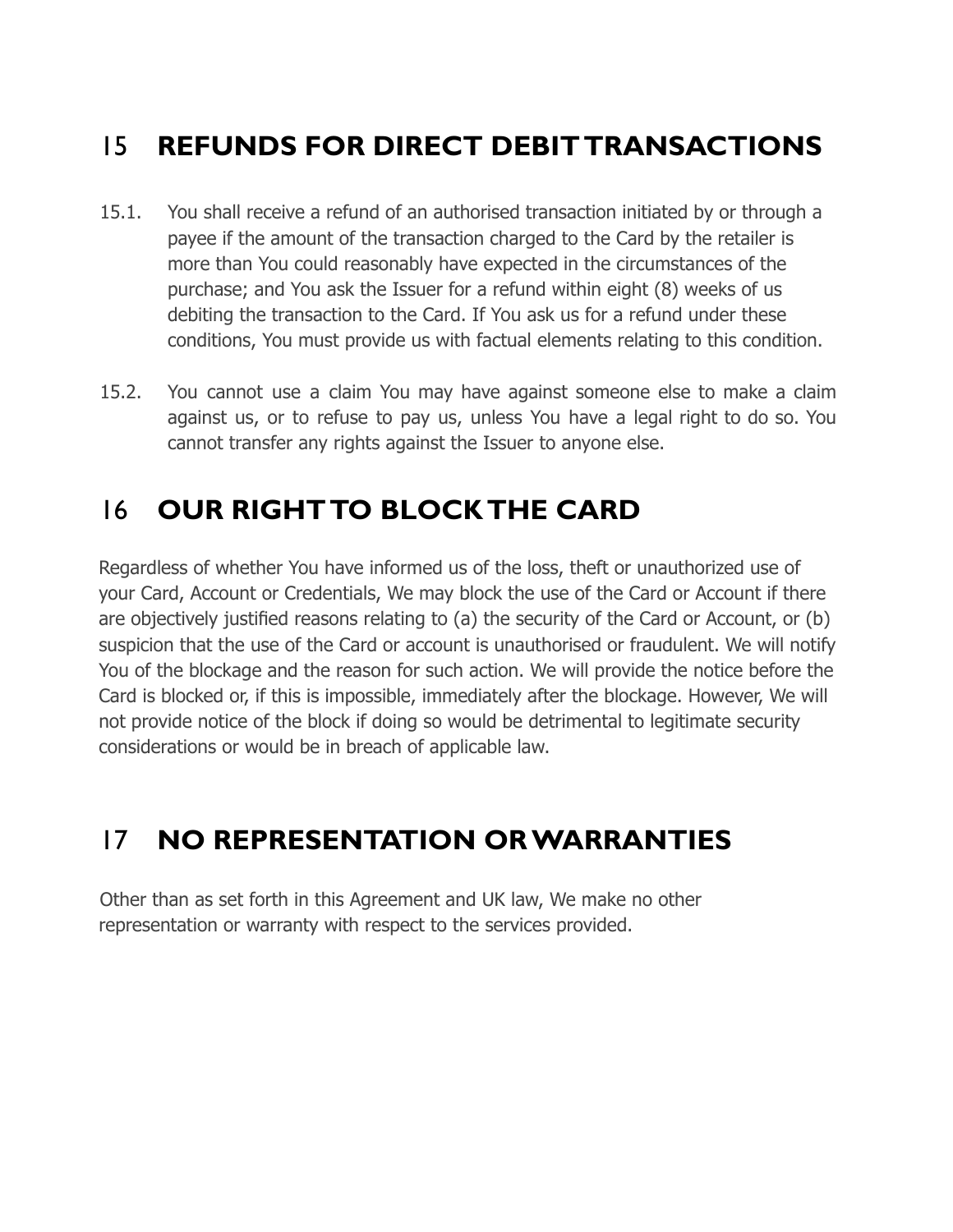#### 18 **FEES**

- 18.1. You agree to pay all applicable Fees for the use of the Itaú Global Wallet Account. The most current Fee Schedule will always be in this Agreement. You can find a link to this Agreement in the Account Centre.
- 18.2. All charges, including fees levied by third parties, will be debited directly to the Card at the time of the Payment Transaction or relevant activity, unless expressly stated to the contrary.
- 18.3. Fee Schedule

| Card Activation & Periodic Fees                |                                                                                                                                                                                                                                                                                                                                                                                                                                                            |  |  |  |
|------------------------------------------------|------------------------------------------------------------------------------------------------------------------------------------------------------------------------------------------------------------------------------------------------------------------------------------------------------------------------------------------------------------------------------------------------------------------------------------------------------------|--|--|--|
| Card Delivery Fee                              | US\$15                                                                                                                                                                                                                                                                                                                                                                                                                                                     |  |  |  |
| <b>Inactivity Fee</b>                          | <b>US\$5</b><br>Applicable each month after six consecutive calendar<br>months with no transaction activity. Transaction activity<br>means any load, ATM, POS, Currency Exchange or Balance<br>Inquiry transaction                                                                                                                                                                                                                                         |  |  |  |
| Adding Money (Load) Fee                        |                                                                                                                                                                                                                                                                                                                                                                                                                                                            |  |  |  |
| Loading Fee                                    | Load from your Itaú Private Bank international account: Free                                                                                                                                                                                                                                                                                                                                                                                               |  |  |  |
| <b>ATM Transactions*</b>                       |                                                                                                                                                                                                                                                                                                                                                                                                                                                            |  |  |  |
| <b>ATM Withdrawal Fee</b>                      | <b>US\$3</b>                                                                                                                                                                                                                                                                                                                                                                                                                                               |  |  |  |
| ATM Balance Inquiry Fee                        | Free                                                                                                                                                                                                                                                                                                                                                                                                                                                       |  |  |  |
| <b>POS Transactions</b>                        |                                                                                                                                                                                                                                                                                                                                                                                                                                                            |  |  |  |
| Point of Sale (POS)<br><b>Transaction Fees</b> | Free                                                                                                                                                                                                                                                                                                                                                                                                                                                       |  |  |  |
| <b>Other Fees</b>                              |                                                                                                                                                                                                                                                                                                                                                                                                                                                            |  |  |  |
| Applicable Exchange Rate                       | Varies depending on the type and time of<br>transaction.<br>The Applicable Exchange Rate is listed in the<br>Account Centre and will apply whenever: (a) you<br>make a load into a Preferred Load Wallet that is<br>not your Home Currency Wallet, (b) you actively<br>make a transfer between Currency Wallets, (b)<br>the system makes an Auto Wallet Transfer<br>between Wallet Currencies, or (c) you make a<br>transaction in an Non-Wallet Currency. |  |  |  |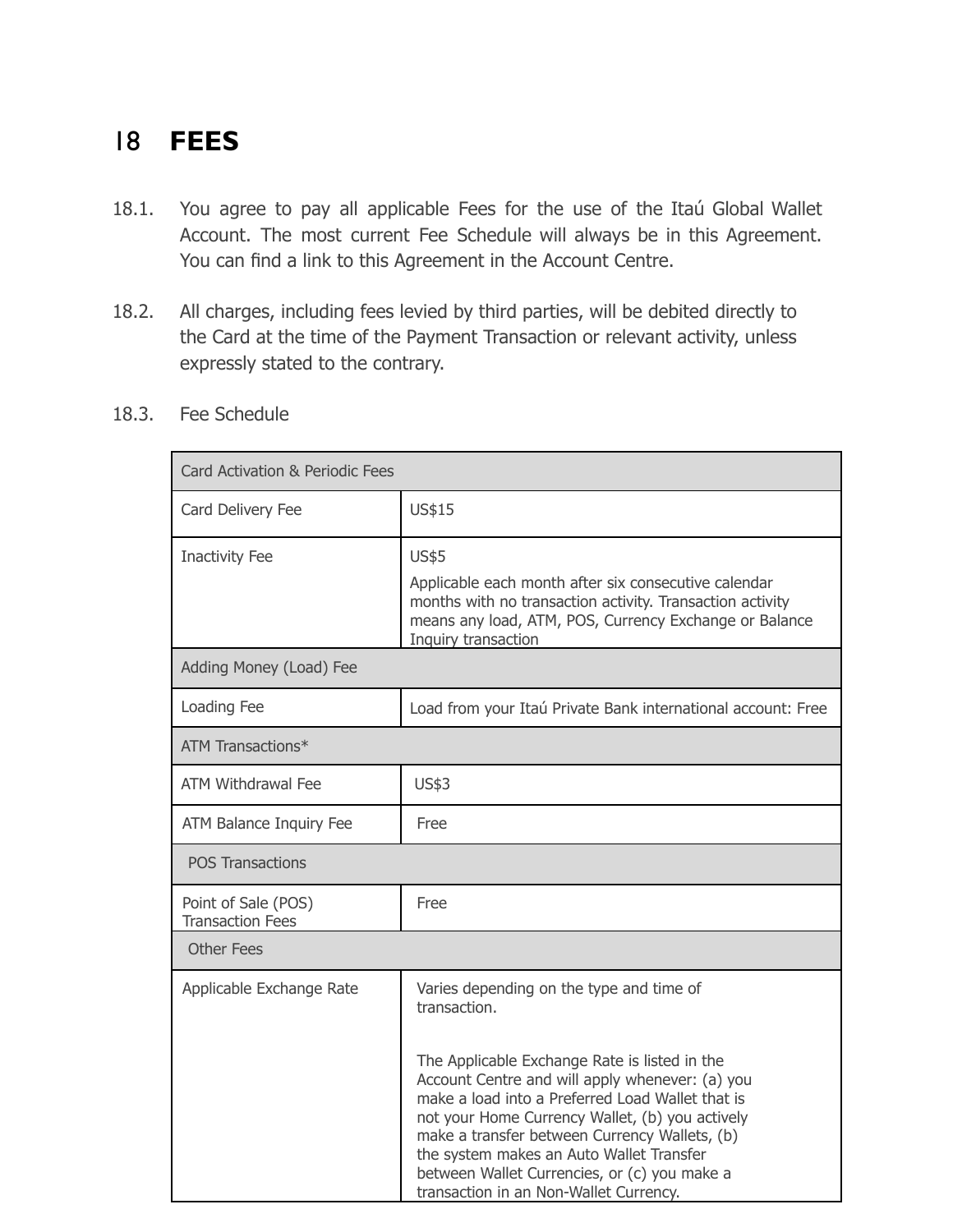|                                | The Applicable Exchange Rate is listed in the<br><b>Account Centre</b> |  |
|--------------------------------|------------------------------------------------------------------------|--|
| <b>Currency Conversion Fee</b> | Free                                                                   |  |

\* Some ATM operators may charge additional fees or charges for cash withdrawals, other activities, such as balance inquiry, or currency conversions.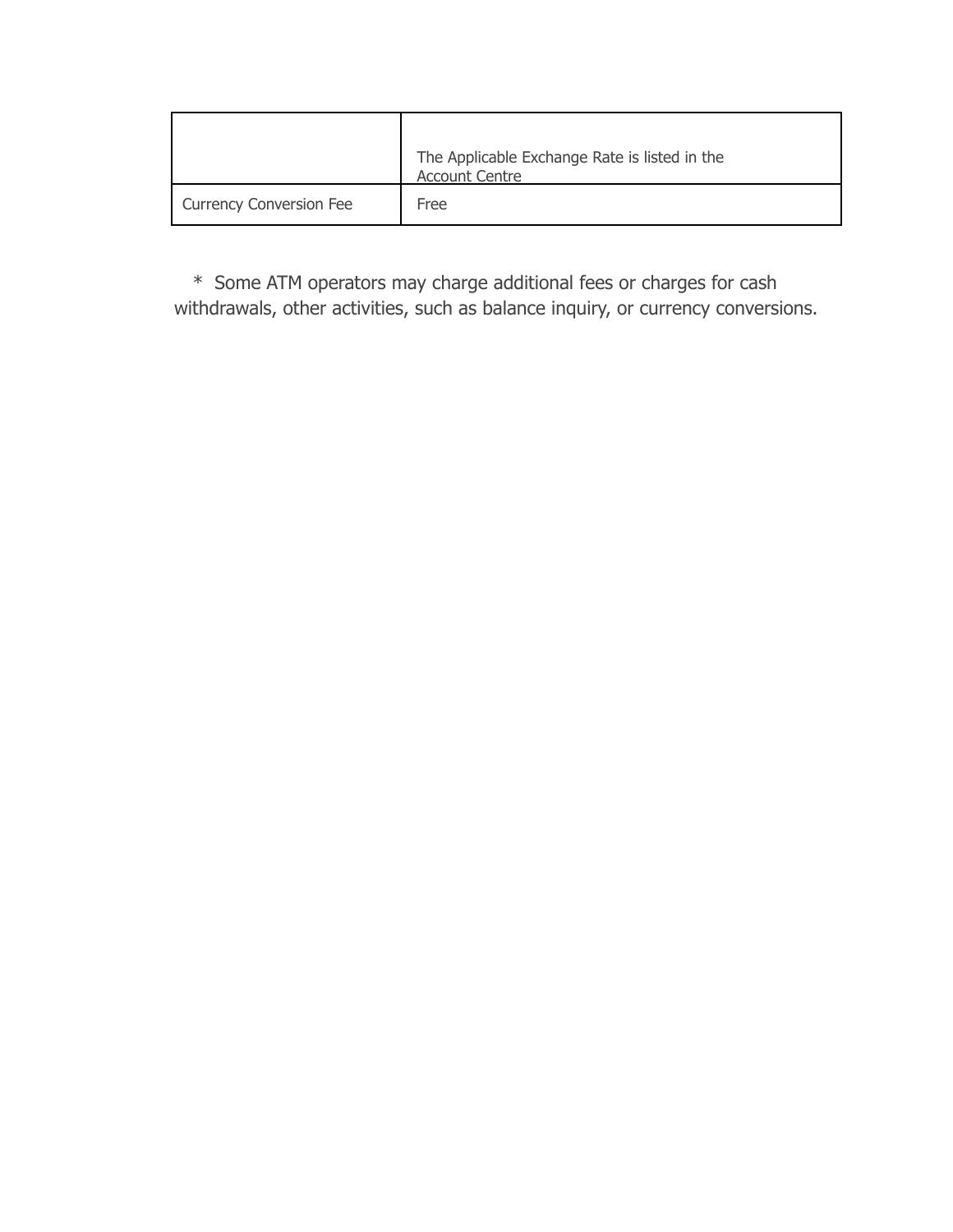# 19 **LIMITS**

19.1. The Itaú Global Wallet is subject to certain Limits that are in place to safeguard the integrity of the program.

> The Itaú Global Wallet Levels and associated Limits are in place to safeguard the integrity of the program. Limits are calculated based on the USD equivalent balance across all currency wallets in your account.

| Itaú Global Wallets Account Limits                                                                                                                                                                                                                                                    |                                                               |                                                                                                      |
|---------------------------------------------------------------------------------------------------------------------------------------------------------------------------------------------------------------------------------------------------------------------------------------|---------------------------------------------------------------|------------------------------------------------------------------------------------------------------|
|                                                                                                                                                                                                                                                                                       | Level 1                                                       | Level 2                                                                                              |
| How is each account level<br>determined?                                                                                                                                                                                                                                              | <b>Validated Personal</b><br>Information $+$<br>Itaú Customer | Validated Personal<br>Information + Itau Customer<br>+ Collect Passport + Collect<br>Source of Funds |
| Max Account Balance Limit                                                                                                                                                                                                                                                             | US\$50,000                                                    | US\$100,000                                                                                          |
| Max Loads in 24 hours                                                                                                                                                                                                                                                                 | US\$20,000                                                    | US\$20,000                                                                                           |
| Max Withdrawals in 24 hours<br>for ATM, transfers to other<br>financial institutions or<br>persons, loads or top ups to<br>other financial accounts or<br>wallets, manual cash<br>disbursements, quasi cash<br>transactions, or purchases of<br>money orders or travelers'<br>cheques | US\$5,000                                                     | US\$5,000                                                                                            |
| Max Purchases in 24 hours                                                                                                                                                                                                                                                             | US\$20,000                                                    | US\$20,000                                                                                           |
| Max Loads within 1 Year                                                                                                                                                                                                                                                               | US\$100,000                                                   | US\$200,000                                                                                          |

We may increase or reduce these limits at any time and request additional identity verification and source of funds information in order to make such determinations.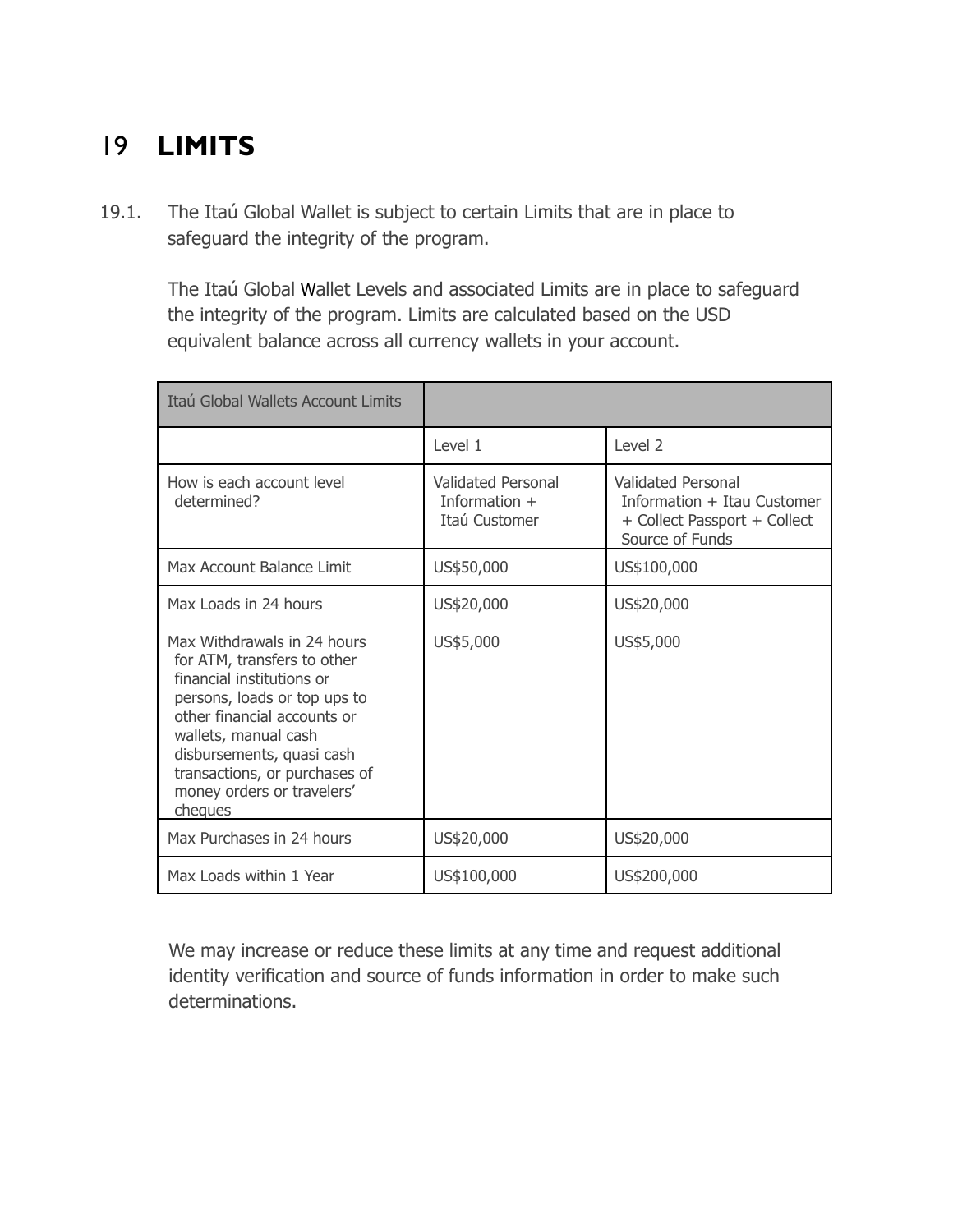#### 19.2. Raising your limits

We will require information from You when You create your Itaú Global Wallet Account, such as full name, address, date of birth, passport, CPF and source of funds information. We may require additional documentation or verification regarding your identity and source of funds in order to allow You to access any of the limit levels.

- 19.3. All documents can be uploaded directly into the Itaú Global Wallet Account Centre. In some cases, We may request that You send documents directly to the Itaú Global Wallet Customer Service Team.
- 19.4. Certain Itaú Global Wallet features, such as Load Mechanisms, may be subject to Limits which will be communicated in the Account Centre.

## 20 **PRICELESS CITIES**

This Mastercard benefit is available to current users of the Itaú Global Wallet program. This benefit gives users access to exclusive merchant offers and events across the globe. If You choose to participate in Priceless Cities, please know that this is a separate program from Itaú Global Wallet and your experiences with any Priceless Cities offers or events are subject to the Priceless Cities Terms of Use.

## 21 **RECEIPTS; PERIODIC STATEMENTS**

- 21.1. We encourage You to retain your receipts to verify your transactions.
- 21.2. A continuously updated electronic statement of your transaction history is available 24 hours a day, 7 days a week, by visiting the Account Centre. You may export or print the electronic statement. You agree these are reasonable procedures to access Card statements.
- 21.3. We encourage You to check the Payment Transactions on your Card at least once a month. In accordance with applicable law, the records of Payment Transactions created or received by the Issuer may constitute evidence of the existence, amount and conditions of transactions.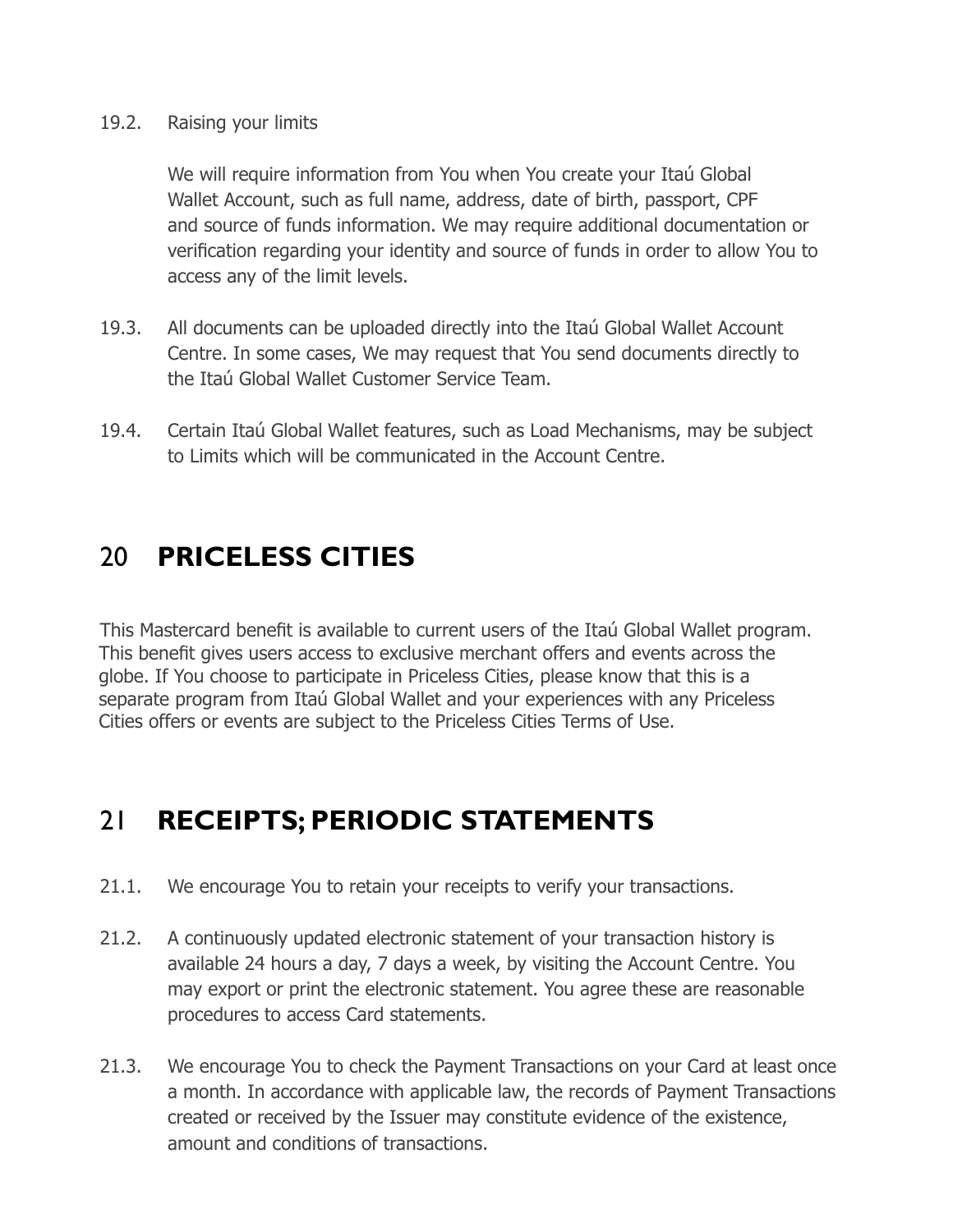# 22 **INACTIVE OR DORMANT CARD**

Your Card may become dormant, or inactive, after an extended period of no financial activity initiated by You (that is, no activity other than any credits or debits initiated by us). If your Card is dormant, We may block outgoing transfers from your Card until You contact Customer Service to re-authorise such transfers.

#### 23 **TERMINATION OF THE AGREEMENT**

- 23.1. You may terminate this Agreement at any time. Your termination of this Agreement will not affect any of our rights or your obligations arising under this Agreement prior to termination.
- 23.2. We may terminate this Agreement where there is an objective reason for it by providing You a termination notice of our intent to do so at least 2 months prior to the termination date. In the event of a material breach of the Agreement by You, We may terminate the Agreement immediately by providing a termination notice. In either instance, the termination notice will include the reason for the termination.
- 23.3. You have the right to withdraw from this Agreement without cause and without any Fees or penalty for a period of 14 days from the date on which You activate your Itaú Global Wallet Account ("Account Opening Date"). To do this, You must contact Customer Service and notify us of your request to close the Itaú Global Wallet and request that your Available Balance be returned to You without any transfer fees.
- 23.4. Following receipt of your notice to terminate this Agreement and close your Itaú Global Wallet Account, We will wait 10 days for any outstanding transactions to be processed. Once all transactions and fees have been deducted, any Available Balance held in Currency Wallets that are not your Home Currency will be converted to your Home Currency Wallet via an Auto Wallet Transfer and returned to You, less applicable Fees, subject to You having provided satisfactory confirmation of your identity and address (where applicable). We will not claim compensation for termination of this Agreement.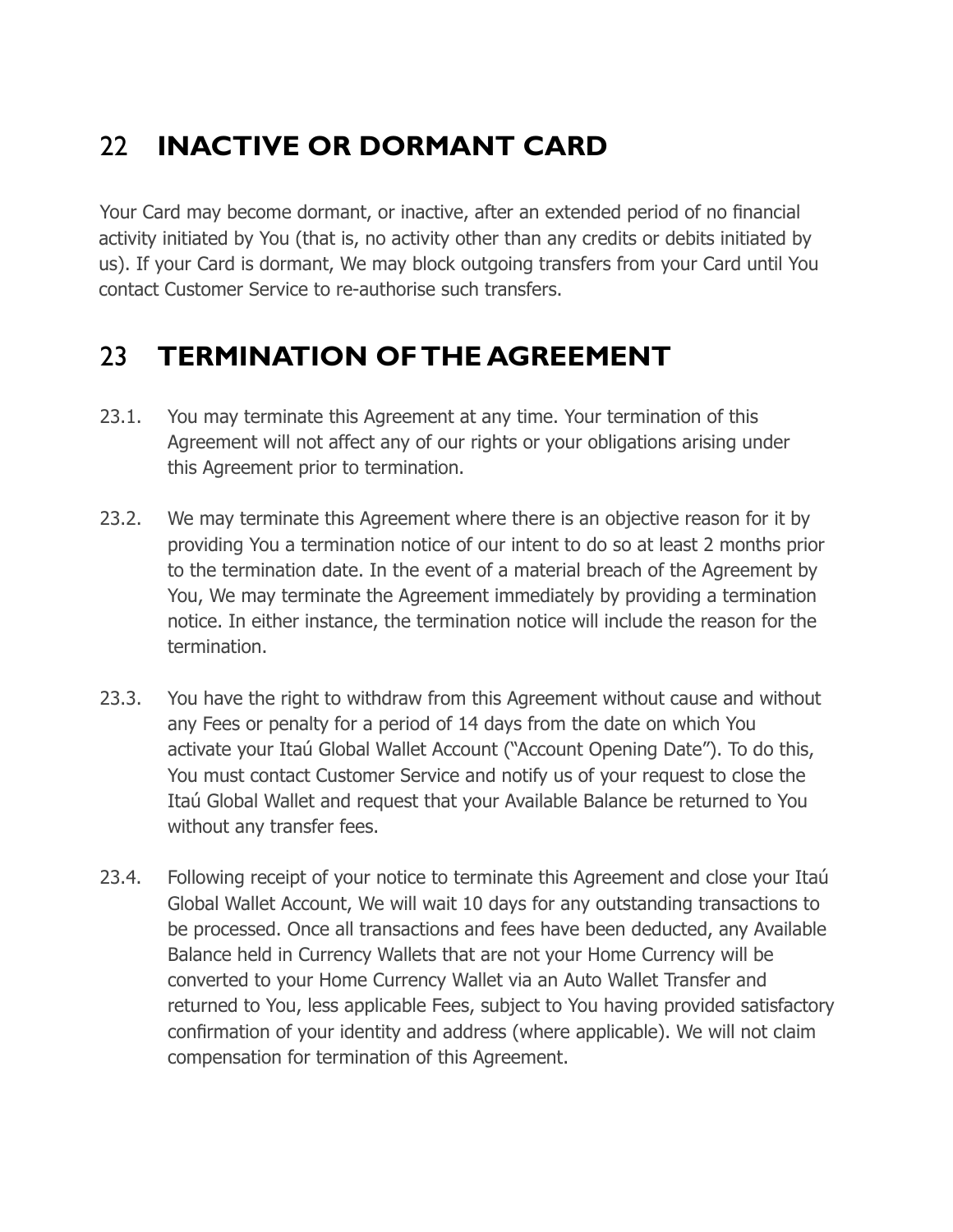# 24 **ACCOUNT CLOSURE AND FUNDS REDEMPTION**

- 24.1. If at any time You decide to close the Itaú Global Wallet and request funds redemption, the following rules will apply:
	- 24.1.1. Redemption for a closed account can only be made after the Card has been cancelled;
	- 24.1.2. Redemption can only be made by a single bank transfer to your Itaú Bank account
	- 24.1.3. We have the right to require that You submit proper and valid identification prior to redemption execution; and
	- 24.1.4. Refer to the Fee Schedule for any applicable Fees, which may be deducted from the Available Balance prior to execution of the redemption. (Section 23.4 of this Agreement applies.)

## 25 **CHANGE OF CONTACT DETAILS**

To ensure that We are able to provide You with notices and information from time to time, You must update the Account Centre with any change of name, address, proof of address or e-mail address. To update this information, visit the Account Centre. We may require supporting documentation or information to make changes. All communications to You shall be considered valid if dispatched to your last indicated e-mail or postal address.

# 26 **MODIFICATIONS TO THE AGREEMENT, FEES AND FEATURES OF THE CARD**

26.1. We reserve the right to change this Agreement at any time. We will give You no less than 2 months advance notice of any changes to the current Agreement, the characteristics and features of the Card or the Itaú Global Wallet and the Fee Schedule, if any such changes are detrimental to You, including but not limited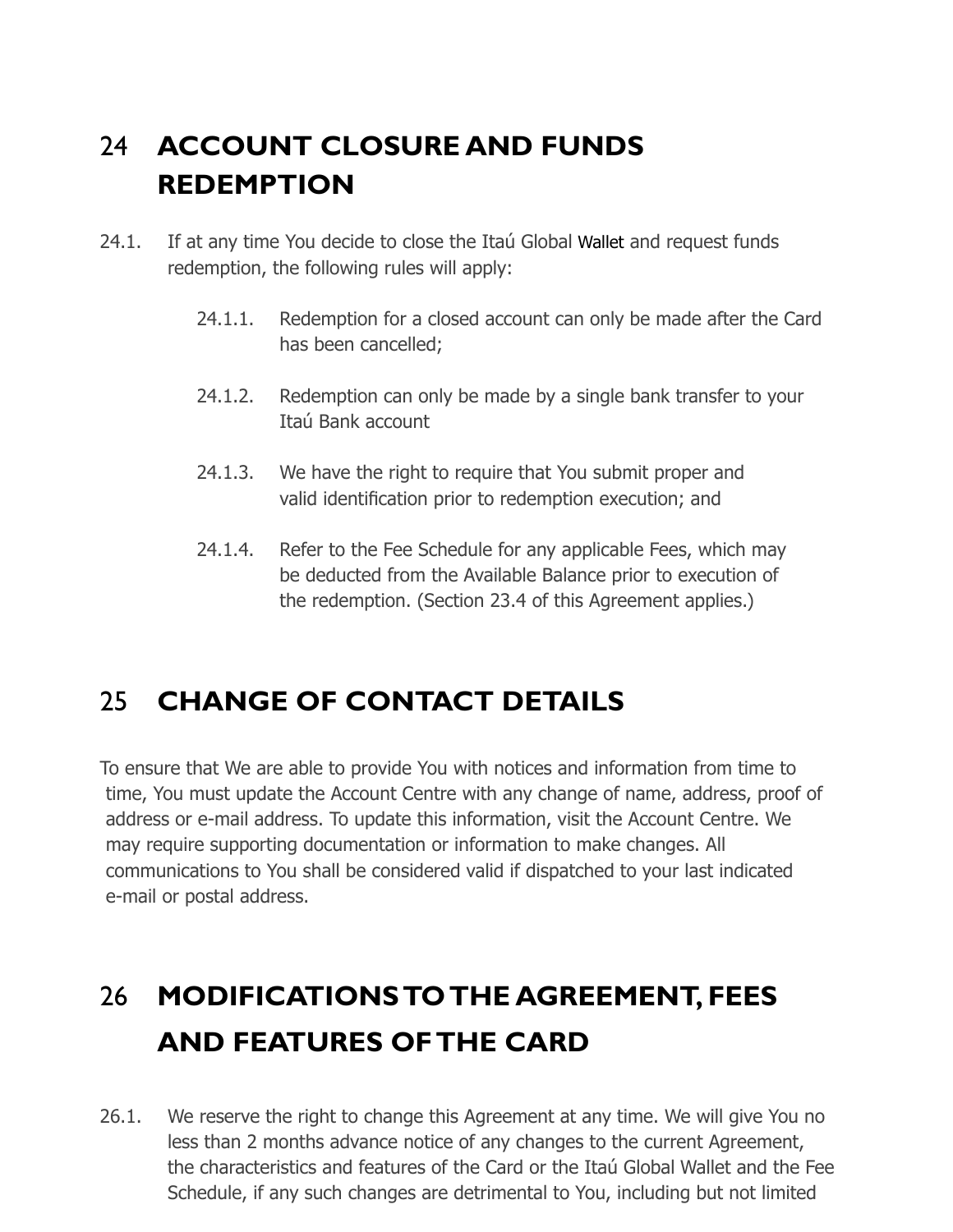to changes that increase your fees or responsibilities or reduce your rights under this Agreement. Subject to giving You 2 months advance notice, We may also assign the benefits and burden of these Terms and Conditions to another organisation at any time. If We do not hear from You prior to the expiry of the 2 months We will assume You agree to the change.

- 26.2. We reserve the right to modify this Agreement, effective upon publication and notification, and without providing You any advance notice for changes that are not detrimental to You, including but not limited to changes that: (1) may be required by law, or (2) reduce the fees, charges, or fx rates or (3) relate to the incorporation of new or improved services or functionality, or (4) in general, do not increase your responsibilities or do not reduce your rights under this Agreement.
- 26.3. Notwithstanding Section 26.2 above, We will provide You notice of any change to this Agreement via email and via the Account Centre, and include the revised Agreement, such that You will be able to store the notice in a manner that allows future search and allows unchanged rendering of the information.
- 26.4. Should You oppose such changes, You shall have the right to terminate the current Agreement immediately and without charge before the date of the proposed application of such changes by contacting Customer Service and providing notification that You do not accept the proposed changes and of termination of your Itaú Global Wallet Account (pursuant to Section 23 herein). You shall be entitled to receive the current Available Balance of the Card due under the current Agreement less any Fees which may apply to your transactions or use of the Card. If You elect to terminate the Agreement because You do not agree to the proposed changes, We will not assess any redemption fee.
- 26.5. Should You not give any such notification as set forth in Section 26.4 above, before the proposed date of the entry into force of the proposed changes, You will be deemed to have accepted such changes.
- 26.6. You hereby accept being informed of any such change by means of the Account Centre and email as adequate notice.
- 26.7. You may always access the applicable Agreement, Fee Schedule and applicable Limits in the Account Centre.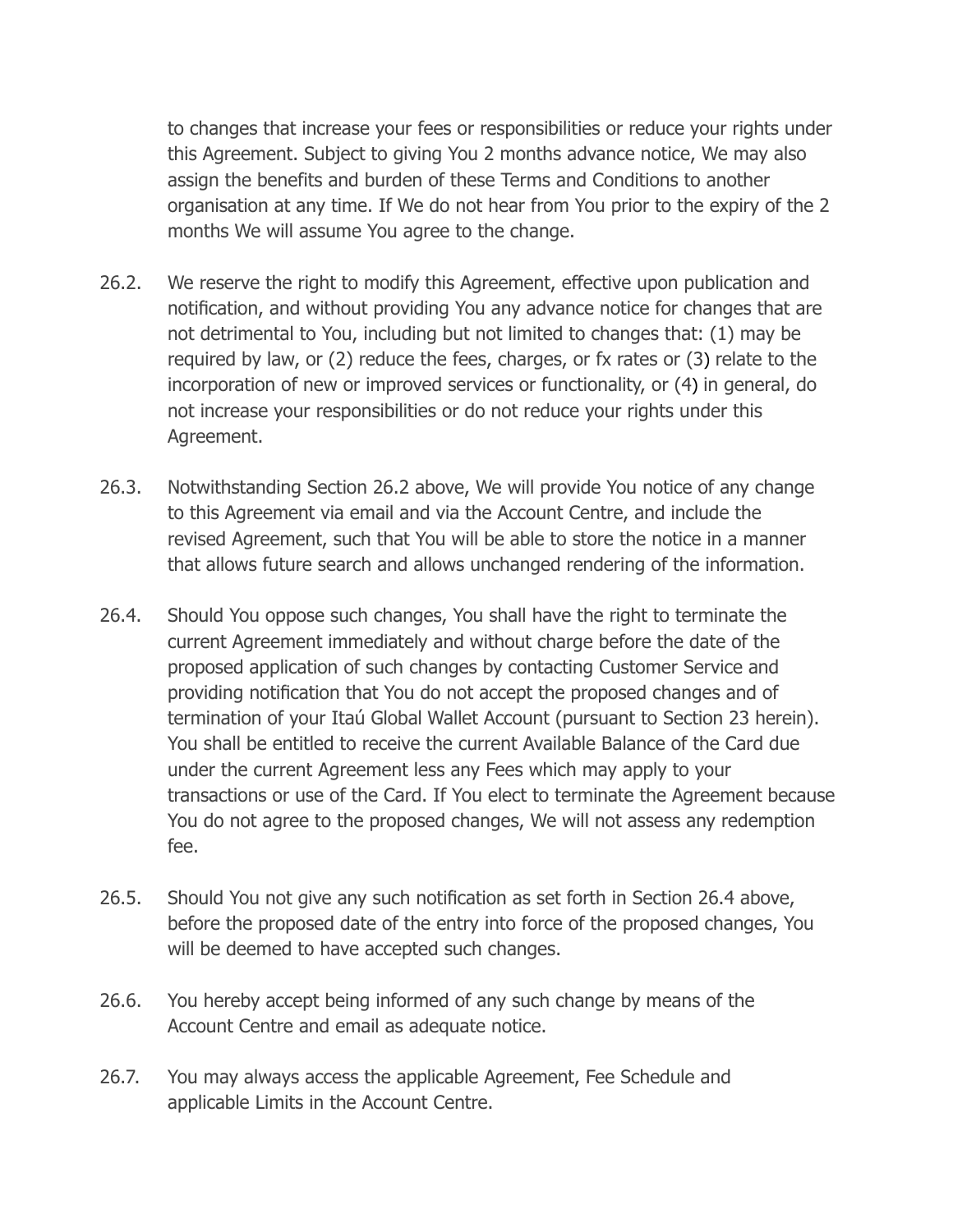## 27 **DATA PROTECTION**

- 27.1. By entering into this Agreement, You provide the Issuer with your express prior consent to collect, use and process your personal information and disclose information to third parties, to fulfil its obligations under the Agreement and as set forth in the Privacy Policy.
- 27.2. By using the Card, You agree to grant Issuer, the Processor and their affiliates the right to collect information about You for the purposes of the administration of the Card service, the processing of transactions carried out using the service, routine account maintenance and other purposes as set forth in the Privacy Policy.
- 27.3. Whilst We reserve the right to process and store data in countries outside the European Union, including the United States of America, We shall only do so in full compliance with applicable EU law.
- 27.4. You hereby give a right to the Issuer, the Processor and their designated third parties, to the extent permitted by applicable law to contact You, including but not limited to, by phone, SMS, electronic mail messages, notifications via the Website or the Mobile App, or Account Centre and post, for the purpose of providing You with information relating to your Itaú Global Wallet Account and any other information as may be necessary to carry out this Agreement.
- 27.5. As set forth in the Privacy Policy, We will obtain your express consent before We, or third parties engaged by us, contact You by email or mobile phone about any commercial proposals or offers which may be of interest to You. If You have elected to opt in when You registered for a Card to receive marketing, We may contact You by phone, SMS, electronic mail messages, notifications via the Website, the Mobile App or the Account Centre and post about products and services provided by us. If You no longer wish to receive information about products or services, then please opt-out in the Website, the Mobile App or Account Centre or by contacting Customer Service.
- 27.6. As set forth in the Privacy Policy, You have the right to have access to information We have collected from You in accordance with the applicable law relating to the protection of individuals regarding the processing of Personal Data.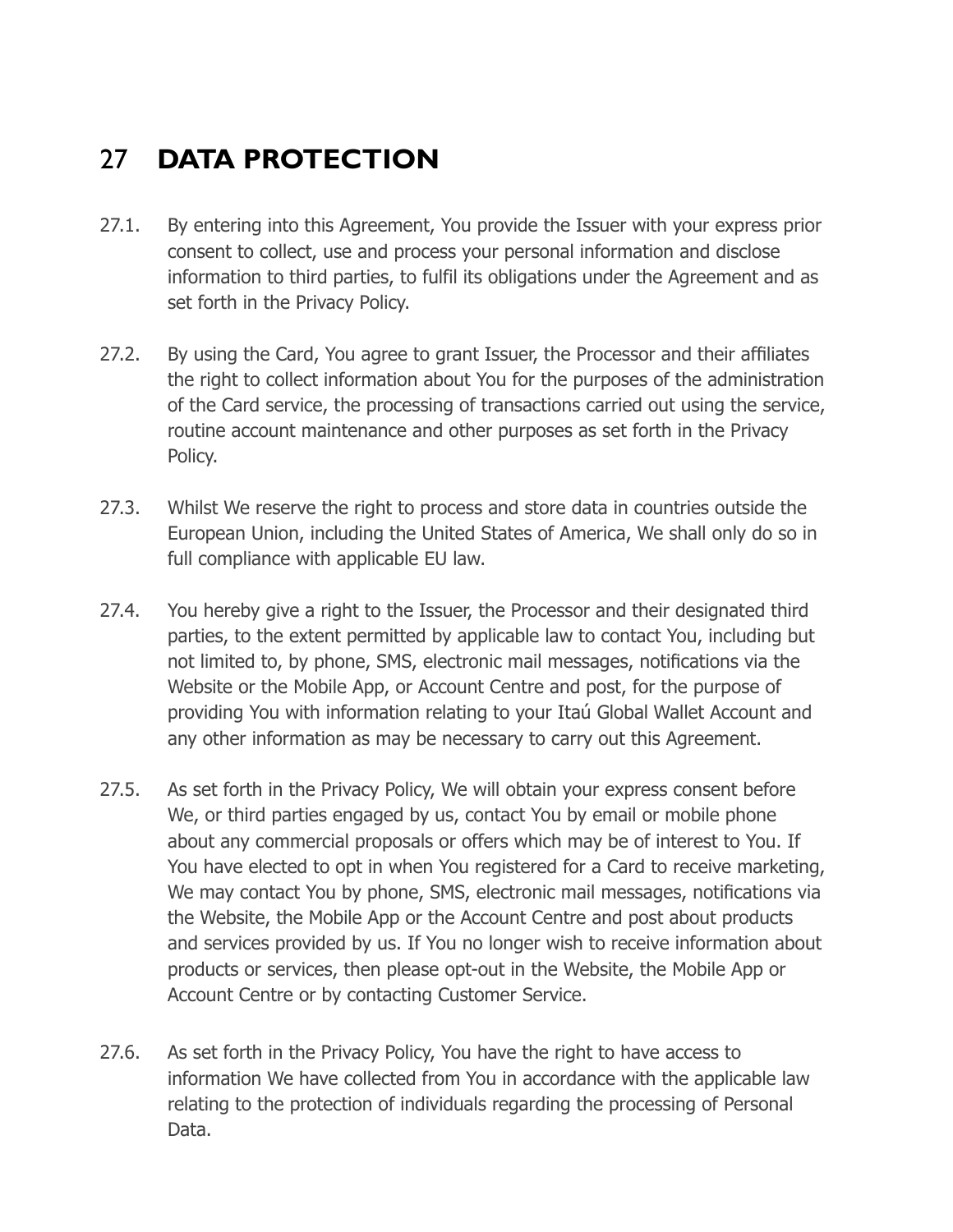# 28 **RECORDING OF PHONE CONVERSATIONS AND ELECTRONIC COMMUNICATIONS**

You acknowledge and agree that, in order for us to perform the services to You, We have the right to register and keep records of telephone and electronic communications with You, all in accordance with the applicable privacy regulations. The right to register and keep records of such communications shall not trigger any liability by us.

#### 29 **ANTI-MONEY LAUNDERING COMPLIANCE**

In accordance with applicable legislation to fight money laundering and financing of terrorism, the opening of any client relationship, including a Cardholder relationship, is subject to proper Cardholder identification by the Issuer and the Processor. You hereby represent that You will without delay disclose any relevant requested identifying information to us, keep such information up-to-date and inform us of any relevant change.

#### 30 **APPLICABLE LAW / JURISDICTION**

- 30.1. The terms of this Agreement shall be governed by and interpreted in accordance with the laws of England and English courts will deal with any legal proceeding between us.
- 30.2. We will communicate with You in English and/or Portuguese.
- 30.3. Notwithstanding the terms and conditions of this Agreement, the Cardholder will always benefit from England's consumer protection laws.
- 30.4. This Agreement, with the Fee Schedule, Privacy Policy and Limits presented on the Account Centre incorporated herein by reference, constitutes the entire agreement between You and us with respect to the Itaú Global Wallet program. If any provision of this Agreement is determined to be unenforceable under applicable law, the other provisions of this Agreement will remain valid and enforceable.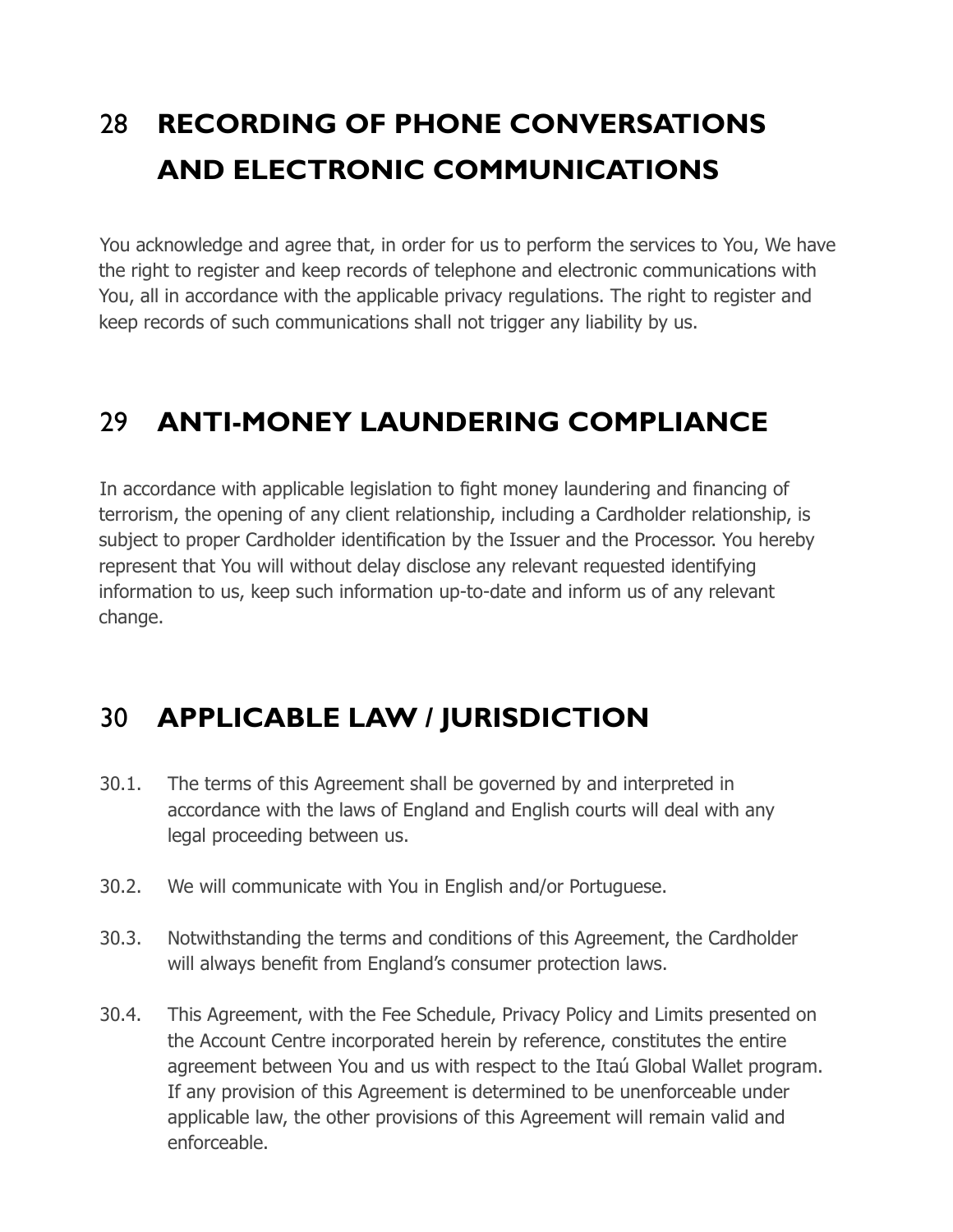- 30.5. A failure by us to enforce the performance of any provision of this Agreement will not in any way constitute a waiver by us of our right to subsequently enforce such provision or any other provisions of this Agreement. Those provisions of this Agreement intended to survive any termination or cancellation of this Agreement shall survive in force upon any such termination or cancellation.
- 30.6. We may assign our rights under this Agreement, including collection of our receivables under this Agreement. Your Itaú Global Wallet and the funds in it are subject to all applicable rules of any clearinghouse or other association involved in transactions.

#### 31 **COMPLAINTS**

- 31.1. If You have a complaint about our service, please first contact Customer Service at [support@itauglobalwallet.](mailto:support@itauglobalwallet.com)com or by contacting customer service through the Account Centre.
- 31.2. If You still disagree or are dissatisfied with the outcome, You may contact our legal department at:

disputes@itauglobalwallet.com Or via post at: Rêv UK Payments Ltd. 71-75 Shelton Street Covent Garden London WC2H 9JQ

31.3. If We do not provide an adequate solution, You may submit a dispute to the Financial Ombudsman Service, which is competent to settle such dispute amicably. In order to do so, please follow the instructions and complete the form posted here:

(https:/[/www.financial-ombudsman.org.uk/consumer/complaints.htm\).](http://www.financial-ombudsman.org.uk/consumer/complaints.htm).) Address: Exchange Tower, London E14 9SR;